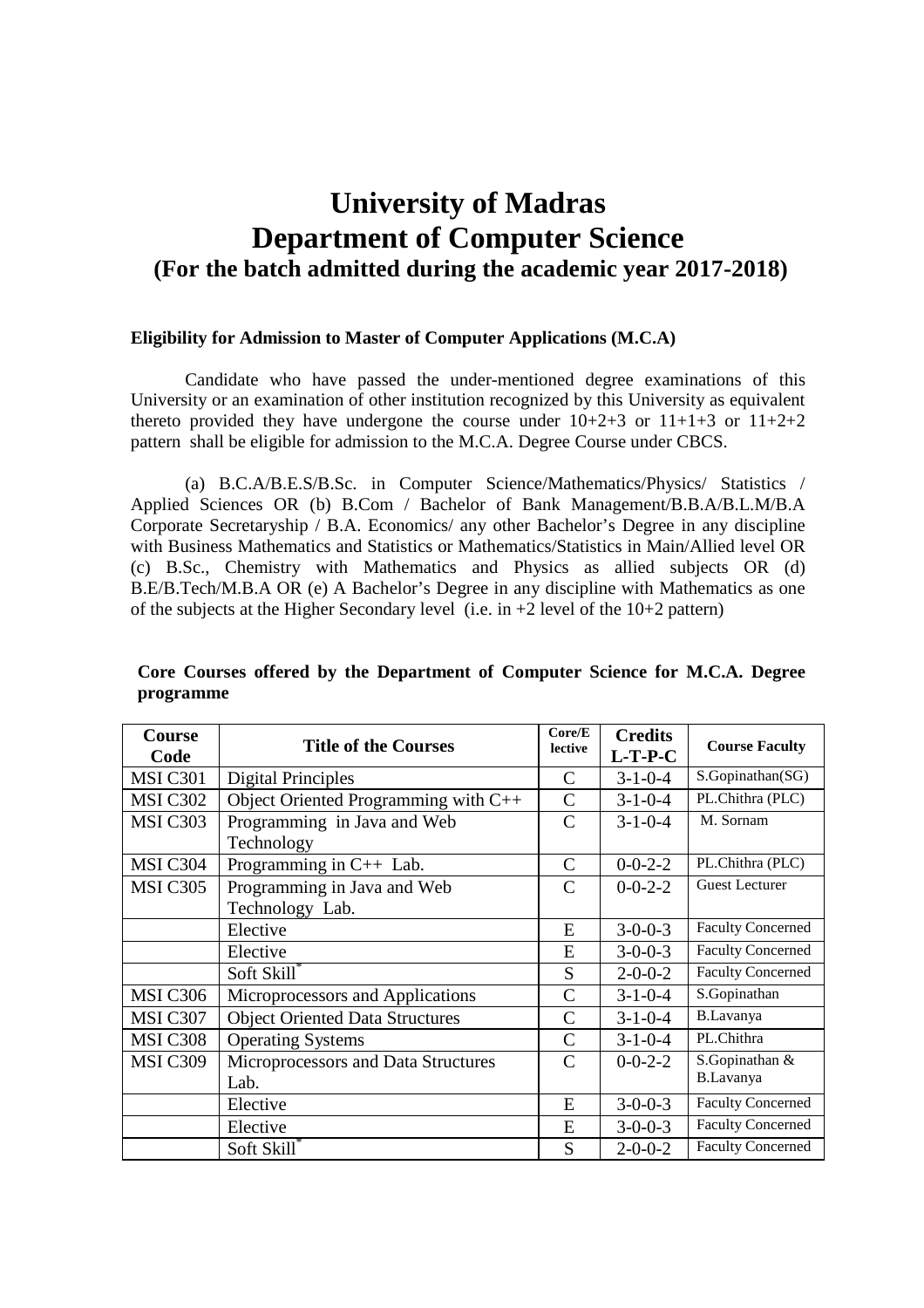| <b>MSI C310</b> | Design and Analysis of Algorithms  | $\mathcal{C}$  | $3 - 1 - 0 - 4$   | P. Thangavel             |
|-----------------|------------------------------------|----------------|-------------------|--------------------------|
| MSI C311        | <b>Database Management Systems</b> | $\overline{C}$ | $3 - 1 - 0 - 4$   | B. Lavanya               |
| MSIC312         | <b>Computer Graphics</b>           | $\overline{C}$ | $3 - 1 - 0 - 4$   | PL. Chithra              |
| MSI C313        | Database Systems and Computer      | $\mathsf{C}$   | $0 - 0 - 2 - 2$   | <b>Guest Lecturer</b>    |
|                 | Graphics Lab.                      |                |                   |                          |
|                 | Elective                           | E              | $3 - 0 - 0 - 3$   | <b>Faculty Concerned</b> |
|                 | Elective                           | E              | $3 - 0 - 0 - 3$   | <b>Faculty Concerned</b> |
|                 | Soft Skill*                        | S              | $2 - 0 - 0 - 2$   | <b>Faculty Concerned</b> |
| <b>UOMI 002</b> | Internship-I                       | S              | $0 - 0 - 3 - 3$   | <b>Faculty Concerned</b> |
| <b>MSI C314</b> | <b>Computer Networks</b>           | $\overline{C}$ | $3 - 1 - 0 - 4$   | P.Thangavel              |
| MSI C315        | Theory of Computation              | $\mathcal{C}$  | $3 - 1 - 0 - 4$   | M.Sornam                 |
| <b>MSI C316</b> | <b>Digital Image Processing</b>    | $\overline{C}$ | $3 - 1 - 0 - 4$   | PL.Chitra                |
| MSIC317         | Data Mining and Data Warehousing   | $\overline{C}$ | $3 - 1 - 0 - 4$   | <b>B.Lavanya</b>         |
| <b>MSI C318</b> | Digital Image processing Lab.      | $\overline{C}$ | $0 - 0 - 1 - 1$   | PL.Chithra               |
|                 | Elective                           | E              | $3 - 0 - 0 - 3$   | <b>Faculty Concerned</b> |
|                 | Elective                           | E              | $3 - 0 - 0 - 3$   | <b>Faculty Concerned</b> |
|                 | Soft Skill®                        | S              | $2 - 0 - 0 - 2$   | <b>Faculty Concerned</b> |
| <b>MSI C319</b> | Mini Project and Group Discussion  | $\mathcal{C}$  | $0 - 0 - 2 - 2$   | <b>All Faculty</b>       |
| MSIC320         | <b>Soft Computing</b>              | $\overline{C}$ | $3 - 1 - 0 - 4$   | M.Sornam                 |
| <b>MSI C321</b> | <b>Software Engineering</b>        | $\overline{C}$ | $3 - 1 - 0 - 4$   | S.Gopinathan             |
| MSIC322         | <b>Big Data and Analytics</b>      | $\overline{C}$ | $3 - 1 - 0 - 4$   | <b>B.Lavanya</b>         |
|                 | Elective                           | E              | $3 - 0 - 0 - 3$   | <b>Faculty Concerned</b> |
|                 | Elective                           | E              | $3 - 0 - 0 - 3$   | <b>Faculty Concerned</b> |
|                 | Elective                           | E              | $3 - 0 - 0 - 3$   | <b>Faculty Concerned</b> |
|                 | Soft Skill*                        | S              | $2 - 0 - 0 - 2$   | <b>Faculty Concerned</b> |
|                 | Soft Skill <sup>*</sup>            | S              | $2 - 0 - 0 - 2$   | <b>Faculty Concerned</b> |
| MSI C323        | Project Work                       | $\overline{C}$ | $0 - 0 - 15 - 15$ | All Faculty              |

## **List of elective Courses for M.C.A. and M.Sc. Computer Science**

| <b>MSI E301</b> | Financial Accounting and Analysis            | E | $3-0-0-3$       | <b>Guest Faculty</b>  |
|-----------------|----------------------------------------------|---|-----------------|-----------------------|
| <b>MSI E302</b> | Principles of Compiler Design                | E | $3 - 0 - 0 - 3$ | <b>Guest Faculty</b>  |
| <b>MSI E303</b> | <b>Advanced Java Programming</b>             | E | $2 - 0 - 1 - 3$ | <b>Guest Faculty</b>  |
| <b>MSI E304</b> | Programming in COBOL                         | E | $2 - 0 - 1 - 3$ | M.Sornam              |
| <b>MSI E305</b> | <b>High Performance Computing</b>            | E | $3-0-0-3$       | <b>Guest Faculty</b>  |
| <b>MSI E306</b> | Multimedia Systems                           | E | $2 - 0 - 1 - 3$ | B.Lavanya/GF          |
| <b>MSI E307</b> | Artificial Intelligence & Expert Systems     | E | $3 - 0 - 0 - 3$ | M.Sornam/GF           |
| <b>MSIE308</b>  | <b>Computer Oriented Statistical Methods</b> | E | $3-0-0-3$       | <b>Guest Lecturer</b> |
| <b>MSIE309</b>  | Unix and Shell Programming                   | E | $3 - 0 - 0 - 3$ | <b>Guest Lecturer</b> |
| <b>MSIE310</b>  | Programming in Dot NET                       | E | $3 - 0 - 0 - 3$ | M.Sornam/GF           |
| <b>MSIE311</b>  | Software Project Management & Testing        | E | $3-0-0-3$       | S. Gopinathan         |
| <b>MSI E312</b> | Software Quality And Assurance               | E | $3 - 0 - 0 - 3$ | <b>Guest Faculty</b>  |
| <b>MSIE313</b>  | Computer Simulation & Modeling               | E | $3 - 0 - 0 - 3$ | <b>Guest Faculty</b>  |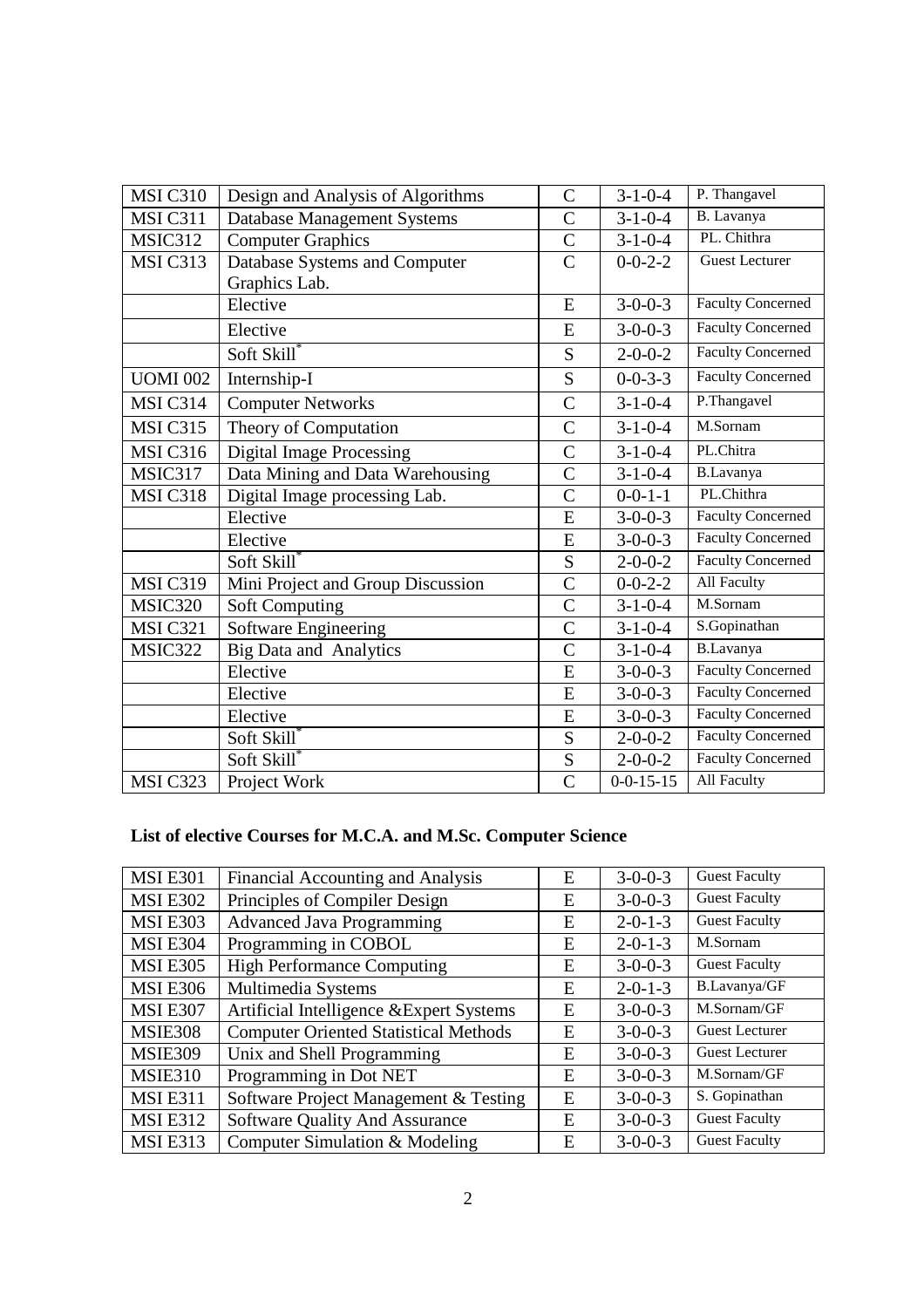| <b>MSIE314</b>  | <b>Computer Aided Design</b>                    | E | $3-0-0-3$       | S.Gopinathan/<br>M.Sornam |
|-----------------|-------------------------------------------------|---|-----------------|---------------------------|
| <b>MSI E315</b> | <b>Pattern Recognition</b>                      | E | $3 - 0 - 0 - 3$ | <b>Guest Faculty</b>      |
| <b>MSIE316</b>  | <b>Object Oriented Analysis and Design</b>      | E | $3-0-0-3$       | PL. Chithra               |
| <b>MSIE317</b>  | Project and Case Studies - I                    | E | $0 - 0 - 3 - 3$ | All Faculty               |
| <b>MSIE318</b>  | Project and Case Studies - II                   | E | $0 - 0 - 3 - 3$ | All Faculty               |
| <b>MSIE321</b>  | Introduction to Programming in<br><b>PYTHON</b> | E | $2 - 0 - 1 - 3$ | M. Sornam                 |
| <b>MSIE322</b>  | Functional Programming using Haskell            | Ε | $2 - 0 - 1 - 3$ | <b>Guest Faculty</b>      |
| MSIE323         | Cryptography                                    | E | $3-0-0-3$       | P.Thangavel/G.F.          |
| <b>MSIE324</b>  | Programming in C                                | E | $3 - 0 - 0 - 3$ | <b>Guest Lecturer</b>     |

#### **List of elective Courses offered for other Department Students**

| <b>MSI</b> E319 | Introduction to Information Technology<br>and Programming in C | $2 - 0 - 1 - 3$ | <b>Guest Faculty</b> |
|-----------------|----------------------------------------------------------------|-----------------|----------------------|
| MSI E320        | Internet and Java Programming                                  | $2 - 0 - 1 - 3$ | <b>Guest Faculty</b> |

#### **Detailed Course Contents**

| MSI C301 | Digital Principles |  |  |  | 41 | S.Gopinathan |
|----------|--------------------|--|--|--|----|--------------|
|----------|--------------------|--|--|--|----|--------------|

UNIT I: MINIMIZATION TECHNIQUES AND LOGIC GATES: Minimization techniques: Boolean postulates and laws – De-Morgan's Theorem -Principle of Duality - Boolean expression - Minimization of Boolean expressions –– Minterm – Maxterm – Sum of Products (SOP) – Product of Sums (POS) – Karnaugh map Minimization – Don't care conditions – Quine-McCluskey method of minimization. Logic Gates: AND, OR, NOT, NAND, NOR, Exclusive–OR and Exclusive–NOR Implementations of Logic Functions using gates, NAND–NOR implementations – Multi level gate implementations- Multi output gate implementations– Tristate gates.

UNIT II: COMBINATIONAL CIRCUITS:Design procedure – Half adder – Full Adder – Half subtractor – Full subtractor – Parallel binary adder, parallel binary Subtractor – Fast Adder – Carry Look Ahead adder – Serial Adder/Subtractor - BCD adder - Multiplexer/ Demultiplexer – decoder - encoder – parity checker – parity generators .

UNIT III: SEQUENTIAL CIRCUITS: Latches, Flip-flops - SR, JK, D, T, and Master-Slave – Characteristic table and equation–Application table – Edge triggering Realization of one flip flop using other flip flops – serial adder/subtractor- Asynchronous Ripple or serial counter – Asynchronous Up/Down counter - Synchronous counters – Synchronous Up/Down counters – Design of Synchronous counters: Circuit implementation – Modulo–n counter, Registers – shift registers – Universal shift registers – Shift register counters – Ring counter – Shift counters .

UNIT IV: SYNCHRONOUS AND AYNCHRONOUS SEQUENTIAL CIRCUITS:

Synchronous Sequential Circuits: General Model – Classification – Design – Use of Algorithmic State Machine – Analysis of Synchronous Sequential Circuits Asynchronous Sequential Circuits:– Problems in Asynchronous Circuits Design of Combinational and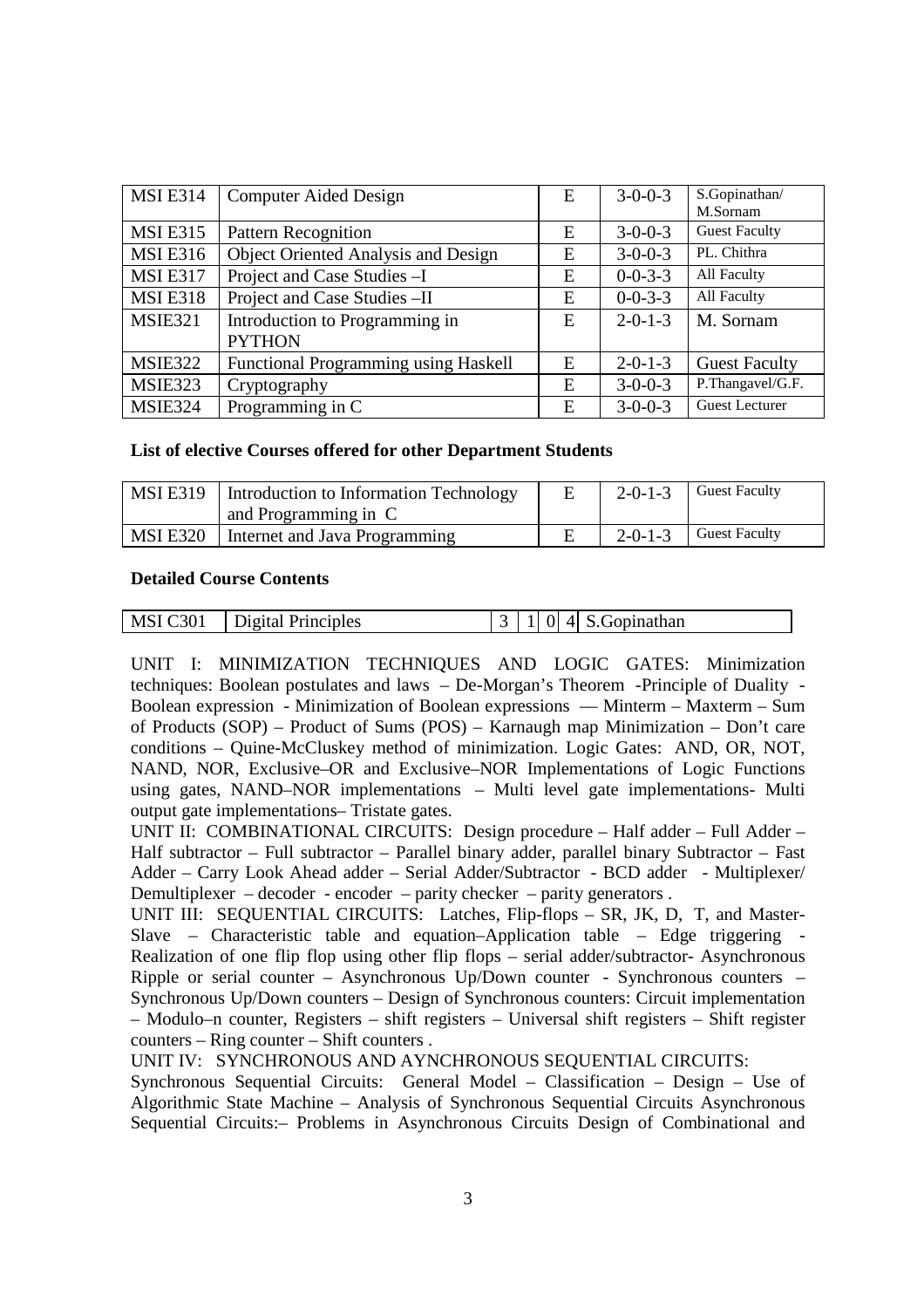Sequential circuits. Classification of memories – ROM – ROM organization – PROM – EPROM – EEPROM – EAPROM, RAM – RAM organization

TEXT BOOKS: 1. M. Morris Mano, Digital Design, 3/e, Prentice Hall of India Pvt. Ltd., 2003 / Pearson Education (Singapore) Pvt. Ltd., New Delhi, 2003.

2. S. Salivahanan and S. Arivazhagan, Digital Circuits and Design, 3/e, Vikas Publishing House Pvt. Ltd, New Delhi, 2006.

3. M. Morris Mano, 2011, Digital Logic and Computer Design, Thirteenth Impression, Pearson Education, Delhi

REFERENCES: 1. J. F.Wakerly, Digital Design, Fourth Edition, Pearson/PHI, 2006

2. John.M Yarbrough, Digital Logic Applications and Design, Thomson Learning, 2002.

3. Charles H.Roth. Fundamentals of Logic Design, Thomson Learning, 2003.

4. Donald P.Leach and Albert Paul Malvino, Digital Principles and Applications, 6th Edition, TMH, 2003.

5. William H. Gothmann, Digital Electronics, 2nd Edition, PHI, 1982.

6. Thomas L. Floyd, Digital Fundamentals, 8th Edition, Pearson Education Inc, New Delhi, 2003

7. Donald D.Givone, Digital Principles and Design, TMH, 2003.

| MSI C302   Object Oriented Programming   $3$   $1$   $0$   $4$   PL.Chithra/GL |  |  |  |
|--------------------------------------------------------------------------------|--|--|--|
| with $C++$                                                                     |  |  |  |

UNIT-I: Introduction to OOP-Overview of C++-Classes-Structures-Union-Friend Functions-Friend Classes-Inline functions-Constructors-Destructors-Static Members-Scope Resolution Operator-Passing Objects to functions-Function returning objects.

UNIT-II: Arrays - Pointers-this pointer –References-Dynamic memory Allocation-Function Overloading-Default arguments-Overloading Constructors-Pointers to Functions-Ambiguity in function overloading.

UNIT-III: Operator Overloading-Member Operator Function-Friend Operator Function-Overloading some special operators like[],(),a and comma operator-Inheritance-Types of Inheritance-Protected members-Virtual Base Class-Polymorphism –Virtual Functions-Pure virtual functions.

UNIT-IV: Class templates and generic classes-Function templates and generic functions-Overloading a function template-power of templates-Exception Handling - Derived class Exception .

Text:

- 1. H. Schildt, C++-The Complete Reference, Third Edition-Tata McGraw Hill-1999.
- 2. J.P.Cohoon and J.W.Davidson.C++ Program Design An Introduction to Programming and Object-Oriented Design, 2<sup>nd</sup> Edition-McGraw Hill-1999.

Reference Books

- 1. B. Stroustrup, C++ Programming Language, Addison-Wesley, 1997
- 2. R. Lafore, Object oriented Programming in C++, Fourth Edition, Pearson,2002
- 3. S. B. Lippman, J. Lajoie, B. E. Moo, C++ Primer, Fourth Edition, Pearson, 2005
- 4. M.P.Bhave, S.A.Patekar, Object-Oriented Programming with C++, Pearson, 2004.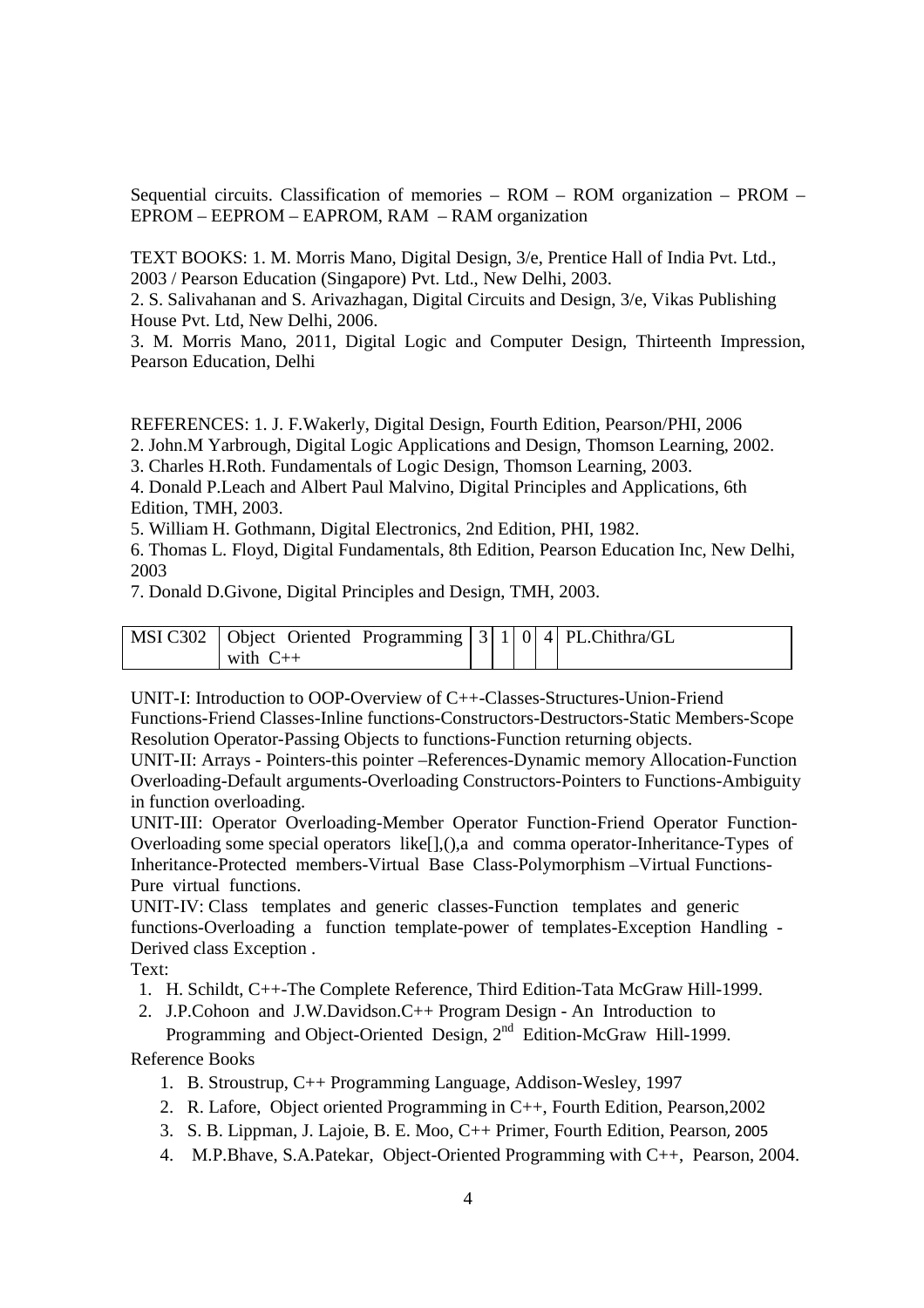| MSIC303 | Programming in Java |  | and |  |  | Web $\vert 3 \vert 1 \vert 0 \vert 4 \vert$ PL. Chithra/G.F. |  |
|---------|---------------------|--|-----|--|--|--------------------------------------------------------------|--|
|         | <b>Technology</b>   |  |     |  |  |                                                              |  |

UNIT I : Introduction to java - Features of java - Object Oriented Concept - Lexical Issues -Data Types - Variables - Arrays – Operators - Control Statements. Classes – Objects – Constructors – Overloading method – Access Control – Static and fixed methods – Inner Classes – String Class – Inheritance – Overriding methods -Using super – Abstract class. UNIT II: Packages – Access Protection – Importing Packages – Interfaces-Exception Handling-Throw and Throws-Thread-Synchronization-Messaging- Runnable Interface -

Inter thread Communication – Deadlock - Suspending, Resuming and stopping threads - Multithreading.

UNIT-III: I/O Streams-Applets-String Objects-String Buffer-Char Array-Java Utilities-Code Documentation. Working using AWT Classes – Graphics - AWT Controls-Layout Managers and Menus –Events-Event Handling.

Unit IV: History of the Internet and World Wide Web – HTML 4 protocols – HTTP, SMTP, POP3, MIME, IMAP.- Web Pages - types and issues, tiers; web client and web server, HTML different tags, sections, image & pictures, listings, tables, frame, frameset, form. Dynamic HTML - DHTML, CSS, frames, navigator, Event Model –Form process – Creating Images – Adding shadows – Gradients – Creating Motion with Blur – Data Binding – Simple Data Binding – Moving with a record set – Sorting table data – Binding of an Image and table.- XML – Introduction – DTD- XML DOM – XSLT- Xpath- X forms-Xquery- databases - Java script - variables, operators, conditional statements, array object, date object, string object, front end validation, Event Handling - ASP - web hosting – web services- web server technologies- e-commerce- future of web technology – recent trends and products.

Text books:

1. P. Naughton and H. Schildt, Java2 (The Complete Reference), 3/e, TMH,1999.

 2. K. Arnold and J. Gosling, D. Holmes, The Java Programming Language, 4/e, Addison Wesley Professional, 2005.

3. Dietel, Dietel Nieto, Internet and World Wide Web- how to program, Pearson publishers,  $I<sup>st</sup>$  edition, 2000.

Reference Books

- 1. J. Lewis, W. Loftus, Java Software Solutions, Addison-Wesley, 2007
- 2. P. Deitel and H. Deital, Java for programmers, Pearson, 2009
- 3. Horstmann, Core Java Vol. 1 Fundamentals, Eighth Edition, Pearson, 1999.
- 4. Godbole A. S. & Kahate A., Web Technologies, TMH, 2<sup>nd</sup> edition, 2008.

| $\vert$ MSIC304 $\vert$ Programming in C++ Lab | $ 0 0 2 2 $ PLC                                                                               |  |
|------------------------------------------------|-----------------------------------------------------------------------------------------------|--|
|                                                | $C++$ : Prime number generations- Recursive and non-recursive functions to find the factorial |  |
|                                                | of a given integer, to find the GCD of two given integers-Class implementation with           |  |

of a given integer, to find the GCD of two given integers-Class implementation with functions to swap two integers, to swap two characters, swap two real numbers - overloaded functions-Sorting-Matrix manipulation-Complex Number manipulation-String manipulation using overloading- Types of inheritance manipulations-Constructors and destructors implementation - Different types of exception handling implementation.

MSIC305 Programming in Java and Web  $\begin{bmatrix} 0 & 0 & 2 & 2 \end{bmatrix}$  Guest Lecturer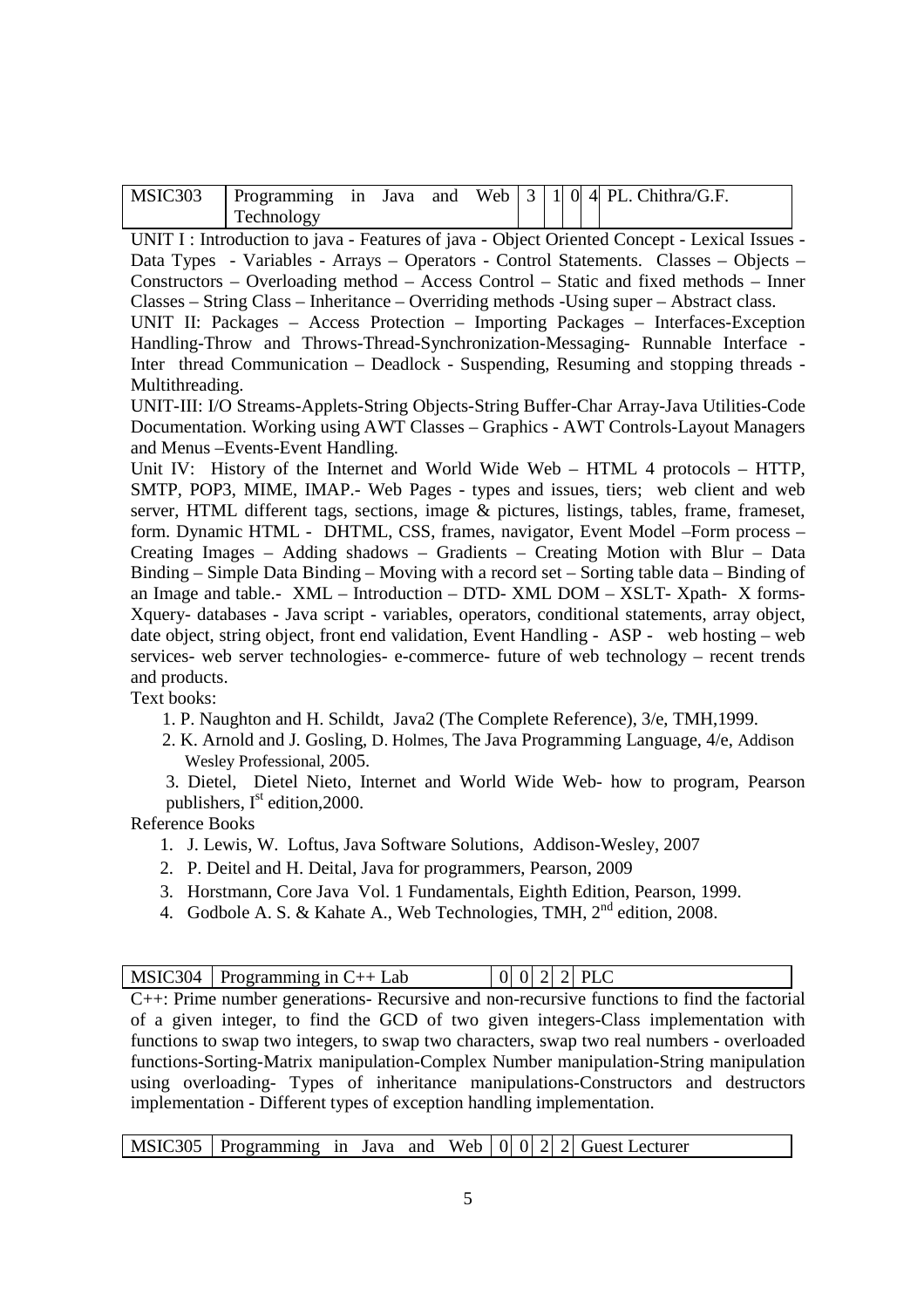| (11)<br>---- |  |  |  |
|--------------|--|--|--|
|--------------|--|--|--|

Java: To find all the possible roots of a quadratic equation -Fibonacci number generation using recursive and non-recursive functions – sorting names – matrix multiplication – Sum of integers with String Tokenizer class – File manipulation - multiple threads Using Thread class, using Runnable interface- Handling predefined exceptions - Handling user defined exceptions –display bio-data using awt controls- a frame to implement a simple arithmetic calculator using an event handling. Web technology - implementation of concepts and tags in HTML – DHTML – CSS – programs in javascript – programs in vb script and programs in ASP.

|  | MSI C306   Microprocessors and Applications |  |  |  |  | $ 3 1 0 4 $ S. Gopinathan |
|--|---------------------------------------------|--|--|--|--|---------------------------|
|--|---------------------------------------------|--|--|--|--|---------------------------|

UNIT – I: Introduction to Microcomputers and Microprocessor - Evolution of Microprocessor and types - 8086 Family Internal Architecture - Introduction to Programming - Writing Programming and Development tools.

 UNIT-II: Simple programs - Addressing Modes — Program Structure-Jumps – Flags - Conditional Jumps – If – Then -If then Else and Multiple If then else programs – While – Do - Repeat Until-delay loops - String procedures - Macros.

UNIT – III: 8086 Interrupts - Interrupts responses - Interrupt Applications-8255 PPI - Analog to Digital converter, Digital to Analog Converter. 8275 Keyboard Controller - Serial I/O data Communication.

Unit – IV: 8254 Programmable interval timer - DMA Controller - Memories. Microprocessor based Different type of Applications. Study on Pentium, Itanium processor.

Text book:

1. D.V. Hall, Microprocessors and Interfacing: Programming and Hardware, 4/e, TMH, 2008.

Reference books:

1. Mathur ,Introduction to Microprocessors, 4/e, PHI, 2012.

2. K. Udya kumar and B.S. Umashankar , Advanced Microprocessor and IBM PC Assembly Language Programming, TMH, 1998.

| MSIC307   Object Oriented Data Structures | $\begin{bmatrix} 3 & 1 & 0 & 4 \end{bmatrix}$ B. Lavanya |
|-------------------------------------------|----------------------------------------------------------|
|-------------------------------------------|----------------------------------------------------------|

UNIT I: Problem solving – Top-down Design – Implementation – Verification – Efficiency – Analysis – Sample algorithms – object oriented programming concepts - Arrays – operations – applications – recursion - sparse matrices – implementation – operations. - Abstract Data Type (ADT) – The Stack ADT – implementation-operations - applicationsrecursion- expression evaluation and conversion- The Queue ADT – priority queues – implementation – operations-applications.

 UNIT II : Linked list Preliminaries – singly linked list- doubly linked lists – circular linked list- representation - implementation- operations- applications – complexity – Treesgeneral trees – conversion to Binary Trees – The Search Tree ADT – Binary Search Trees – Tree Traversals – representation- implementation – operations –applications – heap trees – applications-F-heaps–B-heaps.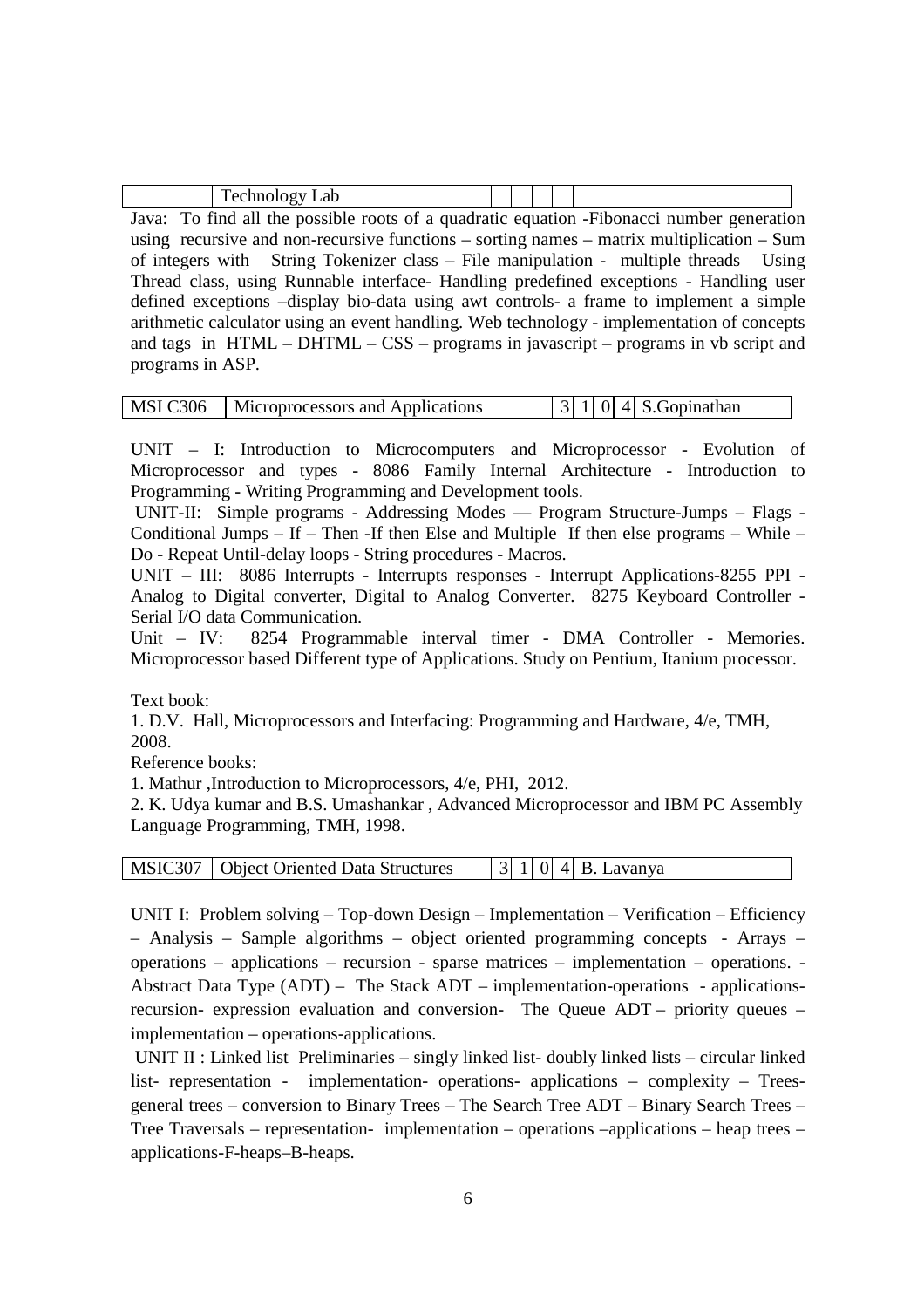UNIT III: Preliminaries – Bubble sort - Insertion Sort –– Heap sort– Quick sort – Radix sort - External Sorting - searching – linear – binary search.- Hashing

 UNIT IV: Graphs - definitions – Topological Sort – Shortest-Path Algorithms – Unweighted Shortest Paths – representation – implementation - operations- Minimum Spanning Tree – Prim's Algorithm – Applications of Depth-First Search – Undirected Graphs – AOV – AOE - Biconnectivity

#### TEXT BOOKS

1. E. Horowitz , S. Sahni, "Fundamentals of Data Structures", Galgotia Book source, fourth edition,1994.

2. A.V. Aho, J. E. Hopcroft and J. D. Ullman, "Data Structures and Algorithms", Pearson education Asia,  $I<sup>st</sup>$  Edition, 1983.

**REFERENCES** 

1.Y. Langsam, M. J. Augenstein and A. M. Tenenbaum, "Data Structures using C", Pearson Education Asia,  $2<sup>nd</sup>$  edition, 2004

2. Richard F. Gilberg, Behrouz A. Forouzan, "Data Structures – A Pseudocode Approach with C", Thomson Brooks / COLE,  $1<sup>st</sup>$  edition, 1998.

3. M. A. Weiss, "Data Structures and Algorithm Analysis in C", 2nd ed, Pearson Education Asia, 2nd edition, 2002.

| MSI C308   Operating Systems |  |  | $ 3 1 0 4$ PL. Chithra |
|------------------------------|--|--|------------------------|
|                              |  |  |                        |

UNIT-I : Introduction-Multiprogramming-Time sharing-Distributed system-real-time systems-I/O structure-Dual-mode operation-Hardware protection-General system architecture-operating system services-System calls-System programs-System design and implementation.

UNIT-II : Process Management: Process concept-Concurrent process-Scheduling concepts-CPU scheduling-Scheduling algorithms, multiple processors Scheduling-Critical Section-Synchronization hardware-Semaphores, classical problem of synchronization, Interprocess communication. Deadlocks: Characterization, Prevention, Avoidance and Deletion.

UNIT-III : Storage management- swapping, single and multiple partition allocation-pagingsegmentation, virtual memory-demand paging-page replacement and algorithms, thrashing. Secondary storage management-disk structure-free space management-allocation methodsdisk scheduling-performance and reliability improvements-storage hierarchy.

UNIT-IV: Files and protection-file system organization-file operations-access methodsconsistency semantics-directory structure organization-file protection-implementation issues-security-encryption. Case studies - MS-DOS and UNIX operating systems. Text book:

- 1. A.Silberschatz and P.B.Galvin-Operating System Concepts Addision-Welsey Publishing Company,  $8<sup>th</sup>$  Edn, 2011
- 2. D.M.Dhamdere,Operating System: A Concept based approach , Second Edition, Tata McGraw Hill Education,1999.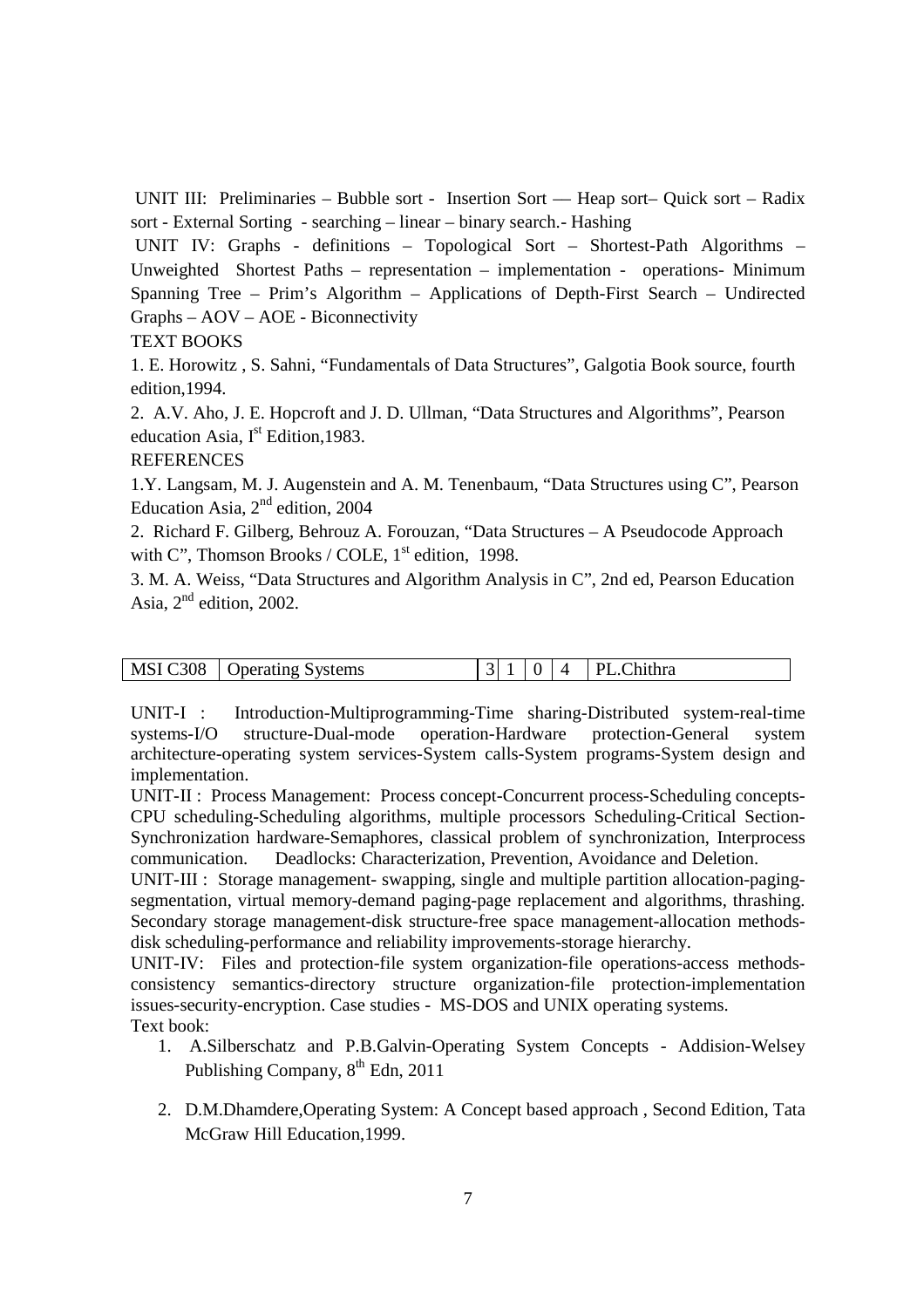### 3. A.S.Godbole-Operating Systems-Tata McGraw Hill-1999.

#### Reference Books

1. H.Deitel and P.Deital, Operating System, Third Edition, Pearson 2003

2. G.Nutt, Operating System, Third Edition, Pearson, 2003.

|     |  |  |  | MSIC309   Microprocessors and Data structures   0   0   2   2   S. Gopinathan & |
|-----|--|--|--|---------------------------------------------------------------------------------|
| Lab |  |  |  | B. Lavanya                                                                      |

Microprocessors: Multibyte Addition/subtractions of signed and unsigned numbers, Computing Factorial, Computing Fibonacci Number, Matrix Addition, Matrix Multiplications, Selection Sort, Computing GCD of Number, Linear Search, Computing LCM. Data structures - Implementation of arrays -operations -applications- stacks – operations-applications -queues- operations-applications- types of linked lists- operations – applications- types of trees – operations-applications- graphs –operations-applications-Sorting and searching techniques.

|  | MSI C310   Design and Analysis of Algorithms   $3$   1  0  4   M. Sornam |  |  |  |  |  |
|--|--------------------------------------------------------------------------|--|--|--|--|--|
|--|--------------------------------------------------------------------------|--|--|--|--|--|

UNIT I: Introduction: Algorithm, Pseudo code for expressing algorithms, Performance Analysis-Space complexity, Time complexity, Asymptotic Notation- Big oh notation, Omega notation, Theta notation and Little oh notation, Probabilistic analysis, Amortized analysis.

UNIT II: Disjoint Sets- disjoint set operations, union and find algorithms, spanning trees, connected components and biconnected components. Divide and conquer: General method , applications - Binary search, Quick sort, Merge sort, Strassen's matrix multiplication. UNIT III: Greedy method: General method, applications-Job sequencing with deadlines, 0/1 knapsack problem, Minimum cost spanning trees, Single source shortest path problem. Dynamic Programming: General method, applications-Matrix chain multiplication, Optimal binary search trees, 0/1 knapsack problem, All pairs shortest path problem, Travelling sales person problem, Reliability design.

UNIT IV: Backtracking: General method, applications-n-queen problem, sum of subsets problem, graph coloring, Hamiltonian cycles. Branch and Bound: General method, applications - Travelling sales person problem, 0/1 knapsack problem- LC Branch and Bound solution, FIFO Branch and Bound solution. NP-Hard and NP-Complete problems: Basic concepts, non deterministic algorithms, NP - Hard and NP Complete classes, Cook's theorem.

#### **TEXT BOOK:**

1. Ellis Horowitz, Sartaj Sahni, S. Rajasekaran, "Fundamentals of Computer Algorithms", Second Edition, University Press, 2008.

#### **REFERENCES:**

1. Thomas H.Cormen, Charles E.Leiserson, Ronald L. Rivest and Clifford Stein, "Introduction to Algorithms", Third Edition, PHI Learning Private Limited, 2012. 2. Alfred V. Aho, John E. Hopcroft and Jeffrey D. Ullman, "Data Structures and Algorithms", Pearson Education, Reprint 2006.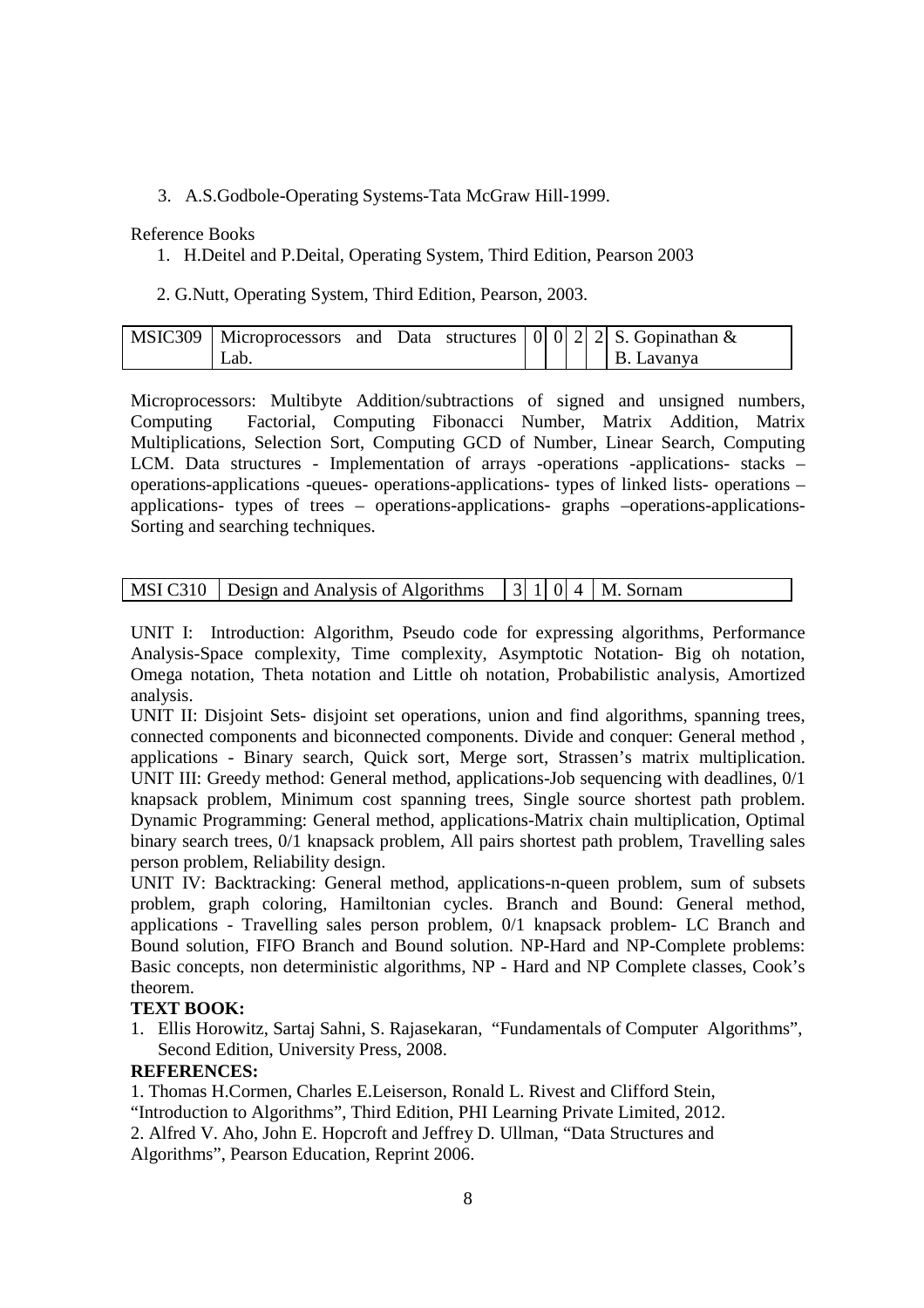3. Donald E. Knuth, "The Art of Computer Programming", Volumes 1 & 3 Pearson Education, 2009.

4. Steven S. Skiena, "The Algorithm Design Manual", Second Edition, Springer, 2008.

#### MSIC311 | Database Management Systems |  $3 \mid 1 \mid 0 \mid 4 \mid B$ . Lavanya

UNIT I: Introduction to File and Database systems- Database system structure – Data Models – Introduction to Network and Hierarchical Models – Relational Model – Relational Algebra and Calculus. E-R model – diagram, generalization, specialization- Data base design - Informal design guidelines for relational schemas; functional dependencies; normal forms based on primary keys, general definitions of 2nd and 3rd normal forms; Boyce-codd normalforms.,4NF,5NF .

UNIT II: SQL – Data definition- Queries in SQL- Updates- Views – Integrity and Security – Relational Database design – Record storage and Primary file organization- Secondary storage Devices- Operations on Files- Heap File- Sorted Files- Hashing Techniques – Index Structure for files –Different types of Indexes- B-Tree - B+Tree .

UNIT III : Query processing- query optimization - Transaction Processing – Introduction-Need for Concurrency control- Desirable properties of Transaction- Schedule and Recoverability- Serializability and Schedules – Concurrency Control – Types of Locks- Two Phases locking- Deadlock- Time stamp based concurrency control .

UNIT IV: Recovery Techniques – Concepts- Immediate Update- Deferred Update - Shadow Paging- advanced recovery techniques - concepts of Database System Architectures: Centralized and Client-Server Architectures – Server System Architectures – Parallel Systems- Distributed Systems – Parallel Databases- case studies and their analysis and design.

TEXT BOOKS

1.Abraham Silberschatz, Henry F. Korth and S. Sudarshan- "Database System Concepts", Fourth Edition, McGraw-Hill, 2002.

**REFERENCES** 

1.Ramez Elmasri and Shamkant B. Navathe, "Fundamental Database Systems", Third Edition, Pearson Education, 2003.

2.Raghu Ramakrishnan, "Database Management System", Tata McGraw-Hill Publishing Company, 2003.

3.Hector Garcia–Molina, Jeffrey D.Ullman and Jennifer Widom- "Database System Implementation"- Pearson Education- 2000.

4.Peter Rob and Corlos Coronel- "Database System, Design, Implementation and Management", Thompson Learning Course Technology- Fifth edition, 2003.

| MSIC312 | Computer Graphics |  |  |  |  | $\vert 3 \vert 1 \vert 0 \vert 4 \vert$ P. Thangavel |  |
|---------|-------------------|--|--|--|--|------------------------------------------------------|--|
|---------|-------------------|--|--|--|--|------------------------------------------------------|--|

UNIT – I: Overview of Computer Graphics system - Video Display Devices-Raster Scan and Random Scan Systems - Input device - Hard Copy devices - Graphics Software. Output Primitives : Line Drawing Algorithm - Circle Generation Algorithm - Character Generation Algorithm - Gray Scale Levels-Polygon filling.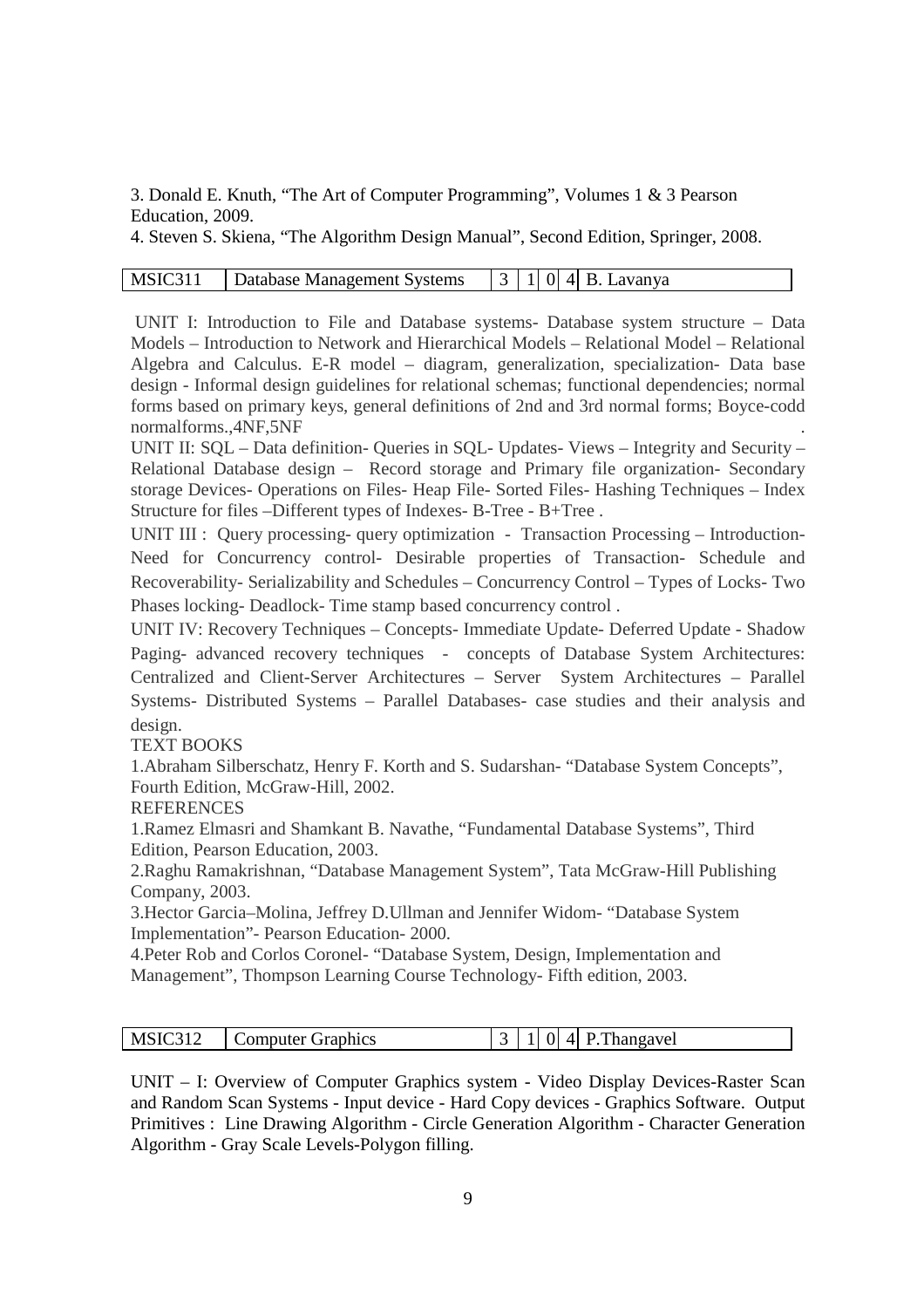UNIT – II: Two-Dimensional Transform - Basic Transformation - Composite Transformation – Translation – Rotation - Scaling-Reflections – Sheering - 2Dimentional view : Window–to-View port Coordinate Transformation - Clipping Operations - Point-Line –Polygon – Text –Curve – GUI.

UNIT – III: 3-D Geometric Transformations – 3D – Viewing – Projection Animation - 3D-Object representations-Polygons, curved lines and surfaces, Quadric surfaces, super quadrics.

UNIT –IV:– Spline representations –Interpolation- cubic splines-Bezier curves- B-Spline curves – Blobby Objects -octrees –BSP trees- Visible surface detection methods- Basic illumination models.

Text Book:

1.D. Hearn and M.P. Baker, Computer Graphics, 4<sup>th</sup> edn., PH 2011.

Reference books:

1.W. Neuman and R.F. Sproull, " Principles of Interactive Computer Graphics, TMH, 1979.

| MSIC313 Database Systems |               |  |  |  | and Computer $ 0 0 2 2 $ Guest Lecturer |
|--------------------------|---------------|--|--|--|-----------------------------------------|
|                          | Graphics Lab. |  |  |  |                                         |

DBMS Lab: Design of scientific calculator with memory- student information system employee payroll system - inventory control system - railway reservation/ cancellation system - airline ticket and its operations - hospital management system - library management system - bank loan operational system. Graphics Lab.: Different Fills Style and draw the different simple figures - Using different fonts and display different messages - Draw a line using DDA (digital differential analyzer algorithm) - Draw a line using Bresenham's line drawing algorithm - Draw a circle and ellipse using bresenham's algorithm - Generate a character using line drawing algorithm and bit map method - Using 2D technique Draw the following: Translation, Rotation, Scaling, Sheering, Reflection(miring object) - Using clipping algorithm draw the following Line and Polygon-Using color techniques draw the following:HSV to RGB , RGB to HSV

| MSIC314 Computer Networks |  |  |  |  | $\vert 3 \vert 1 \vert 0 \vert 4 \vert$ P. Thangavel |  |
|---------------------------|--|--|--|--|------------------------------------------------------|--|
|---------------------------|--|--|--|--|------------------------------------------------------|--|

Unit I: Introduction - Uses of networks - Network Architectures - OSI reference model and services – Example Networks - Physical layer - Transmission media - Guided and wireless – Digital Modulation and multiplexing – Public switched Telephone network.

Unit –II: Data link layer Design issues - error detection and correction - elementary data link protocols - sliding window protocols - Packet over SONET- ADSL. MAC sublayer protocols.

Unit-III: Network layer-design issues – Routing and congestion control algorithms, Quality of service, internetworking - Network layer in the INTERNET.

Unit IV: Transport layer – transport service - Connection management - Addressing, Establishing & Releasing a connection, Timer based Connection Management, Multiplexing, Crash Recovery, Internet transport protocol TCP, Network securitycryptography.

Text book:

(i) A. S. Tanenbaum, and D.J. Wetherall, 2012, Computer Networks,  $5<sup>th</sup>$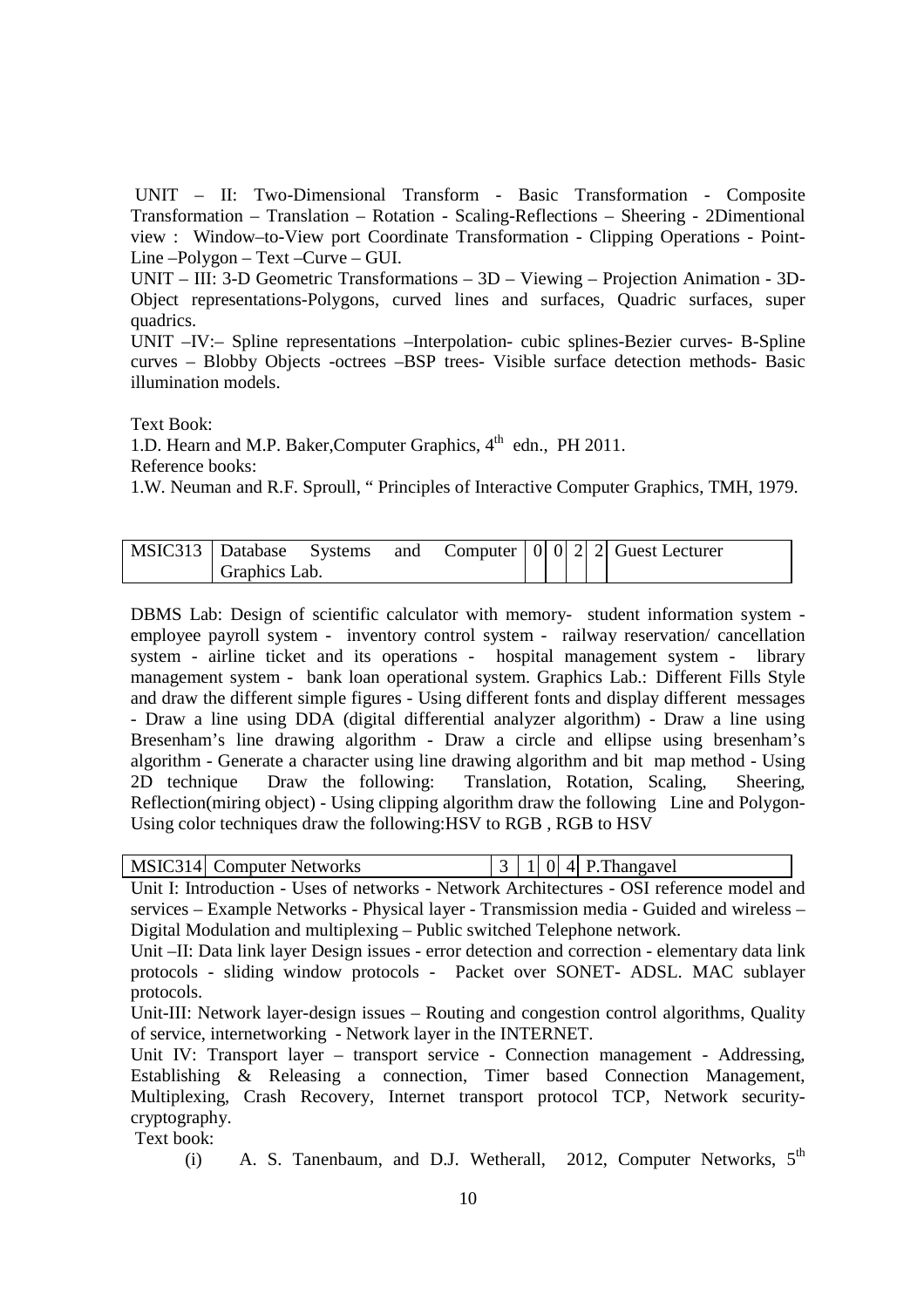Edition, - Pearson Education, Indian edition.

Reference Books

- (i) B. Forouzan, 1998, Introduction to Data Communications in Networking, Tata McGraw Hill, New Delhi.
- (ii) F. Halsall, 1995, Data Communications, Computer Networks and Open Systems, Addison Wessley.
- (iii) D. Bertsekas and R. Gallagher, 1992, Data Networks, Prentice hall of India, New Delhi.
- (iv) Lamarca, 2002, Communication Networks, Tata McGraw Hill, New Delhi.

|  | MSIC315 Theory of Computation |  |  | $ 3 1 0 4 $ M.Sornam |  |  |  |
|--|-------------------------------|--|--|----------------------|--|--|--|
|  |                               |  |  |                      |  |  |  |

UNIT I : Introduction to formal proof – Additional forms of proof – Inductive proofs – Finite Automata (FA) – Deterministic Finite Automata (DFA) – Non-deterministic Finite Automata (NFA) – Finite Automata with Epsilon transitions.

UNIT II : Regular Expression – FA and Regular Expressions – Proving languages not to be regular – Closure properties of regular languages – Equivalence and minimization of Automata.

UNIT III : Context-Free Grammar (CFG) – Parse Trees – Ambiguity in grammars and languages – Definition of the Pushdown automata – Languages of a Pushdown Automata – Equivalence of Pushdown automata and CFG– Deterministic Pushdown Automata. UNIT IV : Normal forms for CFG – Pumping Lemma for CFL – Closure Properties of CFL – Turing Machines – Programming Techniques for TM. A language that is not Recursively Enumerable (RE) – An undecidable problem RE – Undecidable problems about Turing Machine – Post's Correspondence Problem – The classes P and NP. TEXT BOOK:

1.Peter Linz, "An Introduction to Formal Languages and Automata", Third Edition ,Narosa, 2005

2. J.E. Hopcroft, R. Motwani and J.D. Ullman, "Introduction to Automata Theory,

Languages and Computations", second Edition, Pearson Education, 2007. REFERENCES:

1. H.R. Lewis and C.H. Papadimitriou, "Elements of the theory of Computation", Second Edition, Pearson Education, 2003.

2. Thomas A. Sudkamp," An Introduction to the Theory of Computer Science,

Languages and Machines", Third Edition, Pearson Education, 2007.

3. Raymond Greenlaw an H.James Hoover, " Fundamentals of Theory of

Computation, Principles and Practice", Morgan Kaufmann Publishers, 1998.

4. Micheal Sipser, "Introduction of the Theory and Computation", Thomson Brokecole, 1997.

5. J. Martin, "Introduction to Languages and the Theory of computation" Third Edition, Tata Mc Graw Hill, 2007

|  | MSIC316   Digital Image Processing |  |  |  |  | $ 3 1 0 4 $ PL. Chithra |
|--|------------------------------------|--|--|--|--|-------------------------|
|--|------------------------------------|--|--|--|--|-------------------------|

 Unit-I : Introduction – The origin - Fundamental steps components - Image Sampling and Quantization – Some basic relationship between pixels – Linear and nonlinear operations. Image Enhancement in spatial domain – Some Basic Gray level transformation –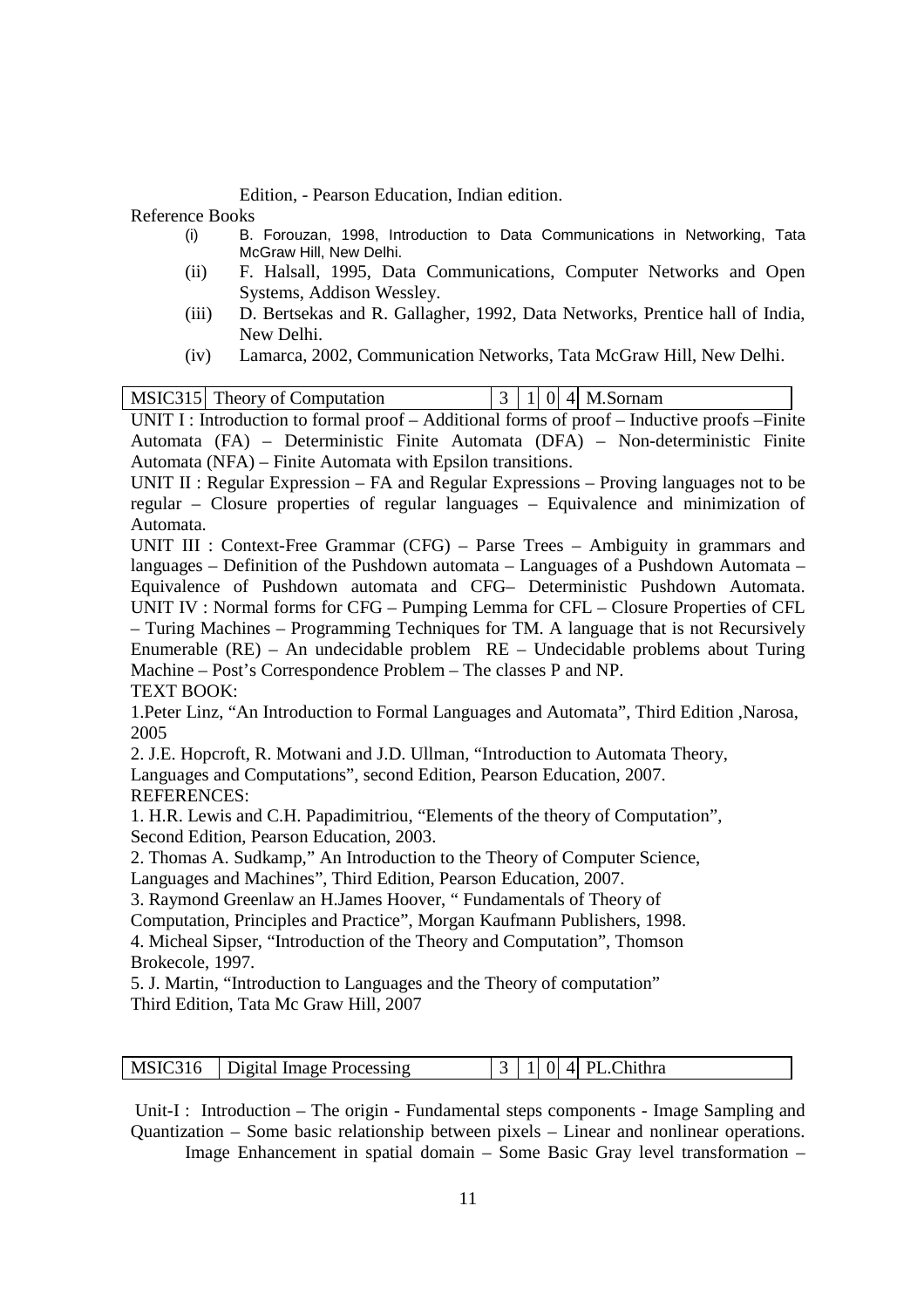Histogram processing- Enhancement using Arithmetic Logic operations – Basics of spatial filtering – smoothing – sharpening – Image Enhancement in frequency domain

Unit-II: Color Image processing – color models – pseudo color Image processing – Smoothing – Sharpening – Color transformation - Color segmentation

Unit III: Wavelets – Multiresolution Processing – Image compression models – Lossy compression – Image Compression standards

Unit IV: Image segmentation – Edge Linking – Boundary Detection – Thresholding – Region Based segmentation by morphological watersheds Text book:

1. R. C. Gonzalez and R. E. Woods , Digital image processing, 3/e , PH, 2007. Reference:

2. Anil K.Jain, Fundamentals of Digital Image Processing, Pearson, 1989.

| MSIC317 Data Mining and Warehousing |  |  | $ 3 1 0 4 B$ . Lavanya |
|-------------------------------------|--|--|------------------------|
|                                     |  |  |                        |

UNIT I: Why preprocessing, Cleaning, Integration, Transformation, Reduction, Discretization, Concept Hierarchy Generation, Data Mining Primitives, Query Language, Graphical User Interfaces, Architectures, Concept Description, Data Generalization, Characterizations, Class Comparisons, Descriptive Statistical Measures.

UNIT II: Association Rule Mining, Single-Dimensional Boolean Association Rules from Transactional Databases, Multi-Level Association Rules from Transaction Databases-Classification and Prediction, Issues, Decision Tree Induction, Bayesian Classification, Association Rule Based

UNIT III: Other Classification Methods- neural network based, genetic algorithm- decision tree – CART-Prediction, Classifier Accuracy-Cluster Analysis-Types of data, Categorization of methods, Partitioning methods, Outlier Analysis- web mining - methods and algorithms-Applications and Trends in Data Mining – Introduction to data mining software and usage.

UNIT IV: Introduction, Data Warehouse, Multidimensional Data Model, Data Warehouse Architecture, Implementation, Further Development, Data Warehousing to Data Mining – schemas- partition strategy – aggregations – process managers - physical layout – securityback up and recovery –  $SLA$  – capacity and tuning – testing the DW- future of DW – case study.

#### TEXT BOOK

- 1. J. Han, M. Kamber, "Data Mining: Concepts and Techniques", Harcourt India / Morgan Kauffman,  $2<sup>nd</sup>$  edition, 2001.
- 2. S. Anahory, D. Murry, "Data Warehousing in the real world", Pearson Education,  $2<sup>nd</sup>$  edition, 2003.

#### REFERENCES

1. M. H. Dunham, "Data Mining: Introductory and Advanced Topics", Pearson Education , 1<sup>st</sup> edition, 2004.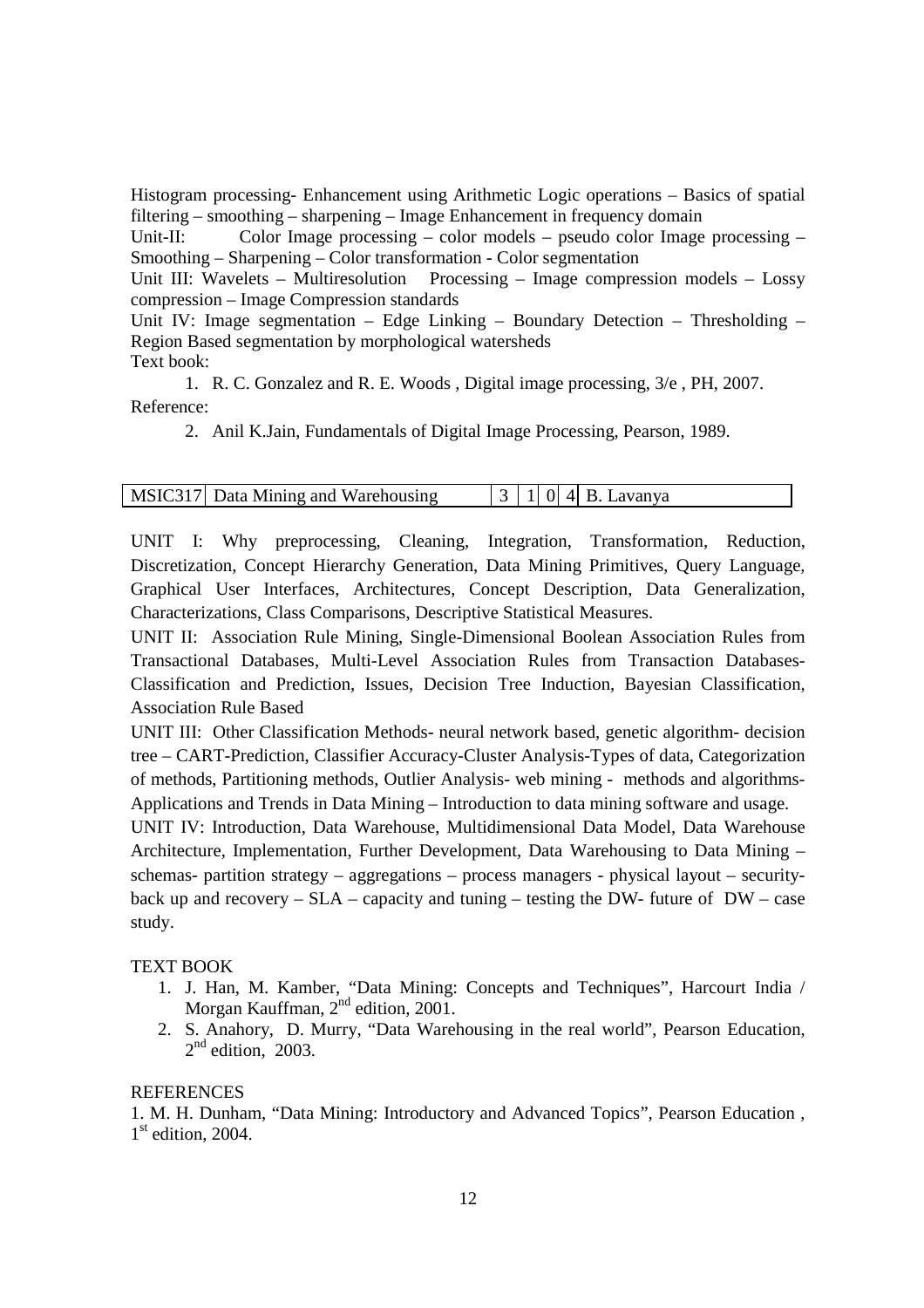2. David Hand, Heikki Manila, Padhraic Symth, "Principles of Data Mining", PHI 2004. 3. W.H.Inmon, "Building the Data Warehouse", 3rd Edition, Wiley, 2003. 4. Alex Bezon, Stephen J.Smith, "Data Warehousing, Data Mining & OLAP", MeGraw-Hill Edition,  $1<sup>st</sup>$  edition, 2001.

| MSIC318   Digital Image Processing Lab. |  |  | $\begin{bmatrix} 0 & 0 & 1 & 1 \end{bmatrix}$ PL. Chithra |
|-----------------------------------------|--|--|-----------------------------------------------------------|
|                                         |  |  |                                                           |

Digital Image Processing: Basic image manipulation – reading, writing, quantization, sub sampling - Basic Intensity transformation - Histogram Processing-Filtering in spatial domain-2D FFT and smoothing filters-Image coding using transformations with SPIHT algorithm-Color image Enhancement with spatial sharpening.

| MSIC319 | Mini       | Project | and | Group $\vert 0 \vert$ |  |  | $\vert$ 0 2 2 All Faculty |
|---------|------------|---------|-----|-----------------------|--|--|---------------------------|
|         | Discussion |         |     |                       |  |  |                           |

Each student will take a specific problem for the Mini Project and solve it using any one of latest tool and submit a report. Further each student will participate in regular group discussion.

|  | MSI C320 Soft Computing | 3 <sup>1</sup> |  |  |  | $0$   4  M.Sornam |
|--|-------------------------|----------------|--|--|--|-------------------|
|--|-------------------------|----------------|--|--|--|-------------------|

UNIT I: FUZZY SET THEORY : Introduction to Neuro - Fuzzy and Soft Computing - Fuzzy Parameterization - Fuzzy Rules and Fuzzy Sets - Basic Definition and Terminology - Set-theoretic Operations - Member Function Formulation and Reasoning - Extension Principle and Fuzzy Relations - Fuzzy If-Then Rules - Fuzzy Reasoning - Fuzzy Inference Systems - Mamdani Fuzzy Models - Sugeno Fuzzy Models - Tsukamoto Fuzzy Models - Input Space Partitioning and Fuzzy Modeling.

UNIT II: OPTIMIZATION: Derivative-based Optimization - Descent Methods - The Method of Steepest Descent - Classical Newton Method - Step Size Determination - Derivative-free Optimization - Random Search - Downhill Simplex Search.

UNIT III: NEURAL NETWORKS: Supervised Learning Neural Networks - Perceptrons - Adaline - Backpropagation Mutilayer Perceptrons - Radial Basis Function Networks - Unsupervised Learning Neural Networks - Competitive Learning Networks - Kohonen Self-Organizing Networks - Learning Vector Quantization - Hebbian Learning.

UNIT IV: NEURO FUZZY MODELING and GENETIC ALGORITMS: Adaptive Neuro-Fuzzy Inference Systems - Architecture - Hybrid Learning Algorithm - Framework Neuron Functions for Adaptive Networks - Neuro Fuzzy Spectrum, Genetic algorithm, genetic algorithm applications, genetic-fuzzy model.

Text Books

1. Timothy J.Ross, -Fuzzy Logic with Engineering Applications McGraw-Hill, 1997.

2. S. Rajasekaran and G.A.V.Pai, -Neural Networks, Fuzzy Logic and Genetic Algorithms PHI, 2003.

Reference Books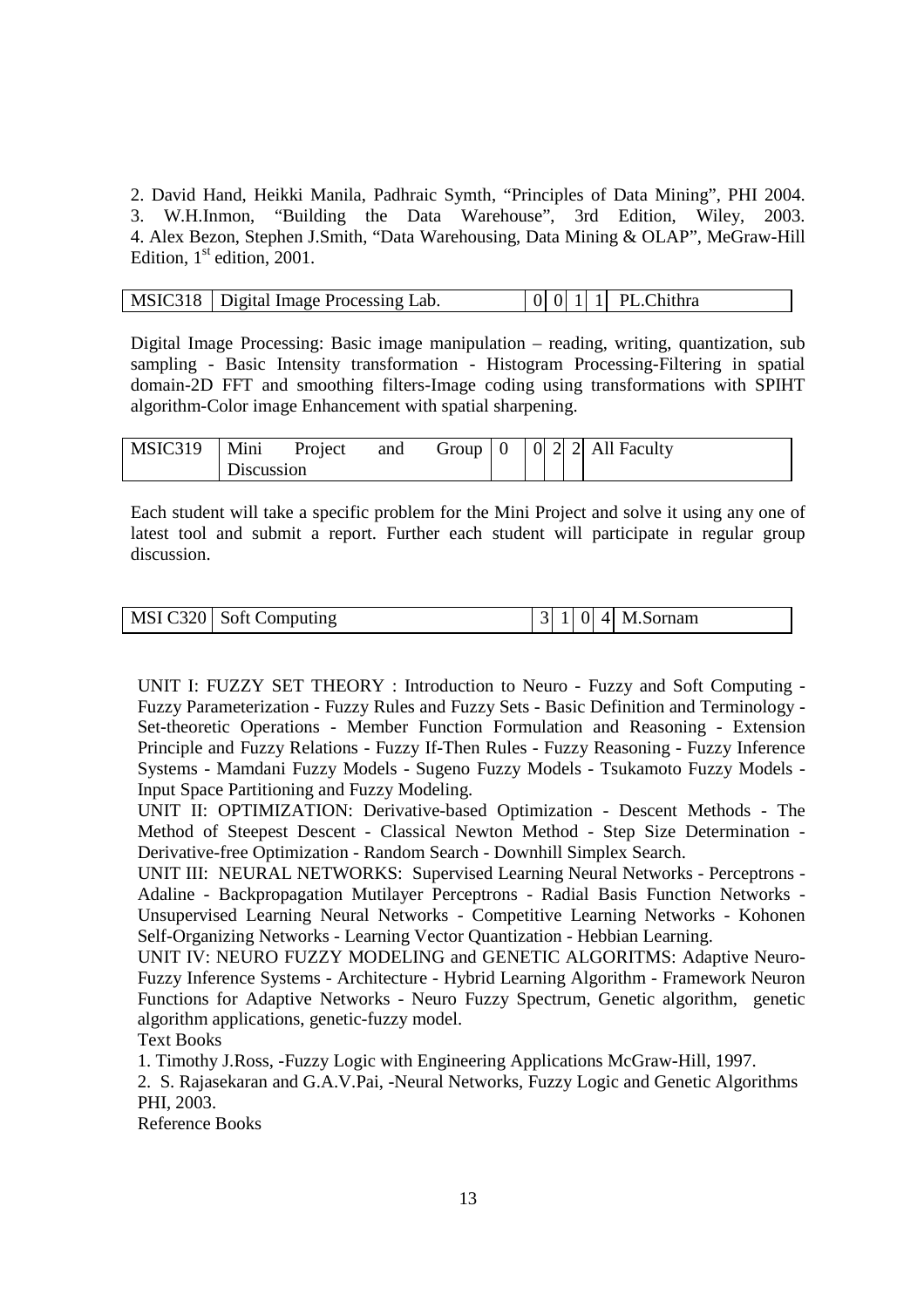1. Davis E.Goldberg, -Genetic Algorithms: Search, Optimization and Machine Learning Addison Wesley, N.Y., 1989.

2.R.Eberhart, P.Simpson and R.Dobbins, -Computational Intelligence - PC Tools AP Professional, Boston, 1996.

3.J.S.R.Jang, C.T.Sun and E.Mizutani, -Neuro-Fuzzy and Soft Computing PHI, 2004, Pearson Education 2004.

4. S.N.Sivanandam and S.N.Deepa, Principles of Soft Computing, Wiley, 2014

UNIT – I: Introduction to Software Engineering - Layered technology-processing framework - Waterfall model - Incremental model-Spiral model – Requirement Engineering task - Initial Requirement Engineering process - Analysis model.

UNIT – II: Software Matrices – Estimations – Planning - Fundamentals of Requirement concepts - Structure Analysis (SADT)

 UNIT – III: Object oriented Analysis and Data Modeling - Alternate Analysis techniques - Specification Techniques - Software Design and implementation.

 UNIT – IV: Software Testing Techniques and Strategies - Software quality assurance - Software Maintenance - Different type of ISO-Computer Aided Software Engineering Integrated Environments(CASE).

Text Books:

1.R. S.Pressman "Software Engineering " A Practitioner's Approach . 5<sup>th</sup> Edition, TMH, 2011

Reference Books:

1. I. Sommerville, "Software Engineering "  $5<sup>th</sup>$  Edition, Addison Wesley, 2004

2. R. Failrely , " Software Engineering Concepts " , 4/e, TMH, 2008.

| MSIC322<br>Data and Analytics<br>B19 |  |  |  |  | $\sim$ $\sim$<br>avanya<br>., |
|--------------------------------------|--|--|--|--|-------------------------------|
|--------------------------------------|--|--|--|--|-------------------------------|

Unit – I : Basic nomenclature - Analytics process model - Analytics model requirements - Types of data sources – Sampling - types of data elements - Visual Data Exploration and Exploratory Statistical Analysis - Missing Values - Outlier Detection and Treatment - Standardizing Data – Categorization - weights of evidence coding - Variable selection - Segmentation.

Unit –II : Predictive Analytics: Target Definition - Linear Regression - Logistic Regression - Decision Trees - Neural Networks - Support Vector machines - Ensemble Methods - Multiclass Classification Techniques - Evaluating Predictive Models.

Unit – III :Descriptive Analytics: Association Rules - Sequence Rules - Segmentation. Survival Analysis: Survival Analysis Measurements - Parametric Survival Analysis.

Unit – IV : Social Network Analytics: Social Network Definitions - Social Network Metrics - Social Network Learning -Relational Neighbor Classifier - Probabilistic Relational Neighbor Classifier -Relational logistic Regression - Collective Inference. Benchmarking - Data Quality - Software – Privacy - Model Design and Documentation - Corporate Governance. Example applications: Credit Risk Modeling - Fraud Detection - Recommender Systems - Web Analytics.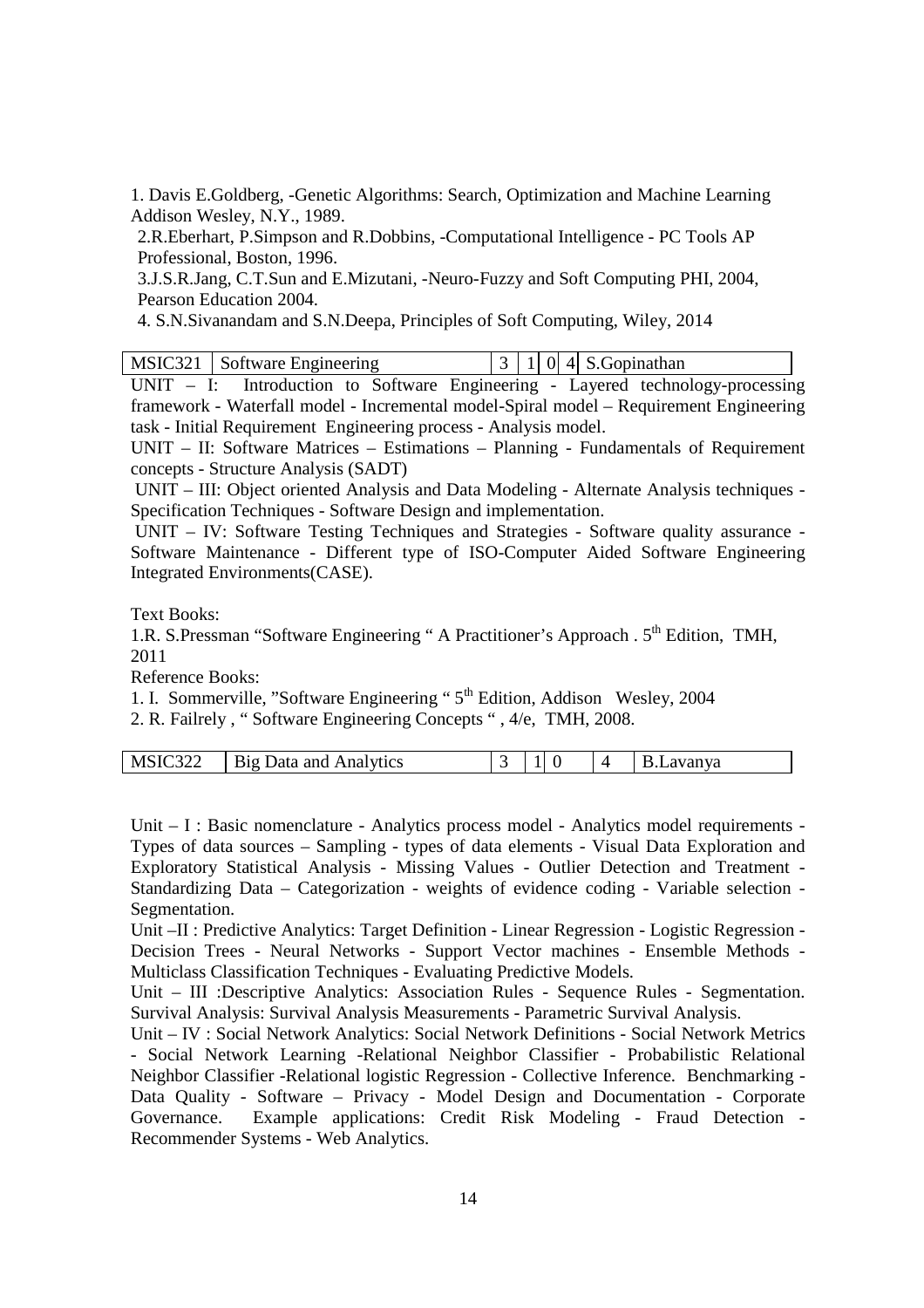#### Text book:

Bart Baesens, 2014, Analytics in a Big Data World: The Essential Guide to Data Science and Its applications, Wiley India Private Limited References:

- 1. Michael Minelli, Michele Chambers, 2013, Big Data, Big Analytics: Emerging Business Intelligence and Analytic Trends for Today's Businesses, Wiley CIO
- 2. Stephan Kudyba, 2014, Big Data, Mining and Analytics: Components of Strategic Decision Making, CRC Press.
- 3. Frank J. Ohlhorst, 2013, Big data Analytics: Turning Big Data into Big Money, Wiley and SAS Business Series.
- 4. Foster Provost, Tom Fawcett, 2013, Data Science for Business, SPD.

| MSIC323 | Work<br>  Project |  | 0 15 | $\vert$ 15   All Faculty |
|---------|-------------------|--|------|--------------------------|

Each student will do a project work and submit report of their work done.

| MSIE301 | Financial Accounting and Analysis |  | 3 0 03 |  |  | <b>Guest Faculty</b> |  |
|---------|-----------------------------------|--|--------|--|--|----------------------|--|
|---------|-----------------------------------|--|--------|--|--|----------------------|--|

Unit I: Principles of Accounting: Principles of double entry -Assets and Liabilities - Accounting records and systems - Trial balance and preparation of financial statements - Trading, Manufacturing, Profit and Loss accounts, Balance Sheet including adjustments ( Simple problems only). Analysis and Interpreting Accounts and Financial Statements: Ratio analysis - Use of ratios in interpreting the final accounts (trading accounts and loss a/c and balance sheet) - final accounts to ratios as well as ratios to final accounts.

Unit II: Break-even analysis and Marginal Costing: Meaning of variable cost and fixed cost - Cost-Volume-Profit analysis – calculation of breakeven point, Profit planning, sales planning and other decision – making analysis involving break - even analysis - Computer Accounting and algorithm.(differential cost analysis to be omitted)

Unit III: Budget/Forecasting: preparation of and Characteristics of functional budgets, Production, sales, Purchases, cash and flexible budgets. Project Appraisal: Method of capital investment decision making: Payback method, ARR method - Discounted cash flows - Net Present values - Internal rate of return - Sensitivity analysis - Cost of capital.

Reference Books

- (i) Shukla M.C. & T.S. Grewal, 1991, Advanced Accounts, S.Chand & Co. New Delhi.
- (ii) Gupta R.L. & M. Radhaswamy, 1991, Advanced Accounts Vol. II, Sultan Chand & Sons, New Delhi.
- (iii) Man Mohan & S.N. Goyal, 1987, Principles of Management Accounting, Arya Sahithya Bhawan.
- (iv) Kuchhal, S.C., 1980, Financial Management, Chaitanya, Allahabad.
- (v) Hingorani, N.L. & Ramanthan, A.R, 1992, Management Accounting,  $5<sup>th</sup>$ edition, Sultan Chand, New Delhi.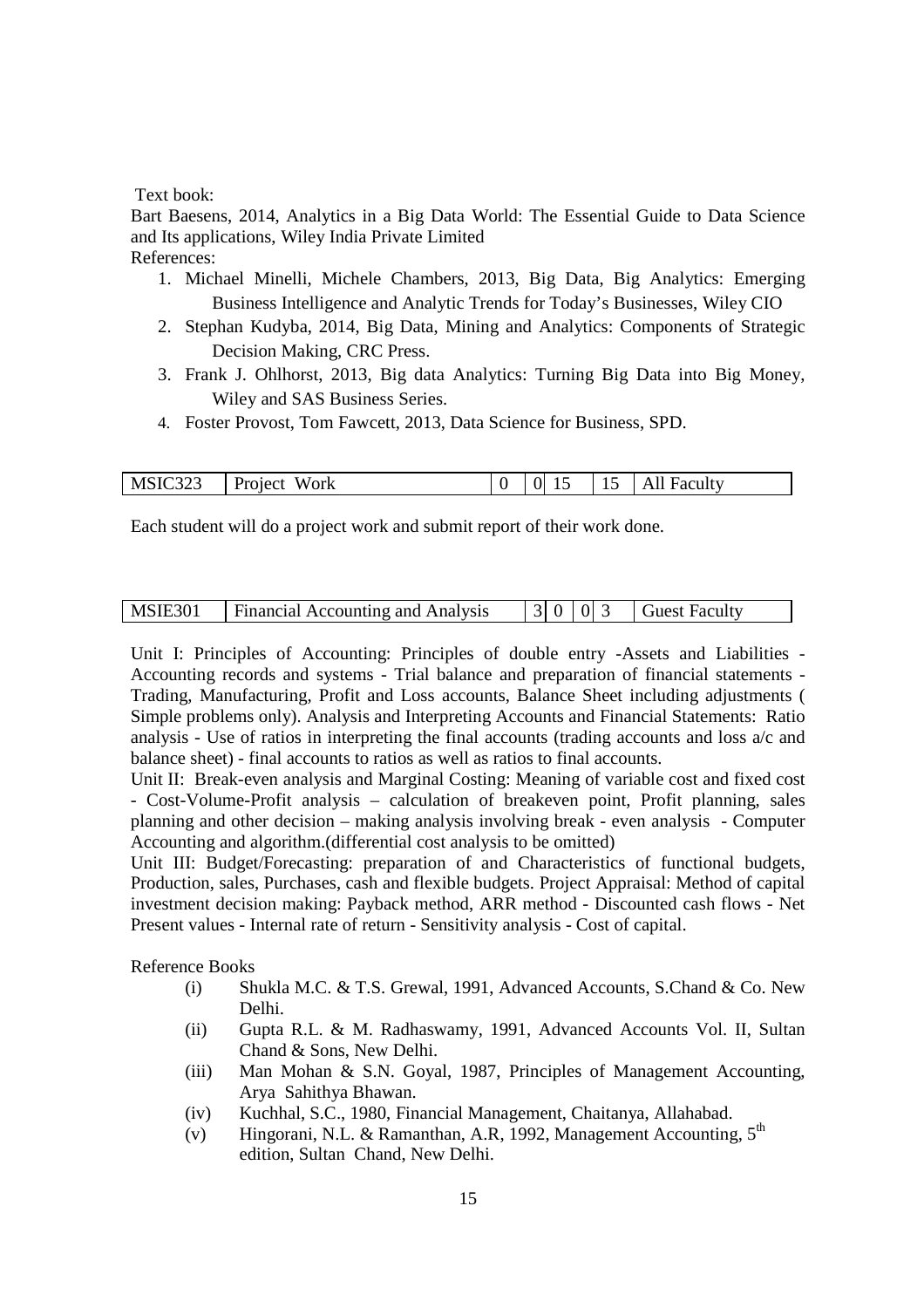| MSIE302 Principles of Compiler Design |  |  |  |
|---------------------------------------|--|--|--|

UNIT I BASICS OF COMPILATION: Compilers – Analysis of source program – Phases of a compiler – Grouping of phases – Compiler Construction tools – Lexical Analyzer: Token specification -Token Recognition- A language for Specifying lexical analyzer– Top down parser : Table implementation of Predictive Parser - Bottom-up Parser : SLR(1) Parser - Parser generators.

UNIT II TYPE CHECKING AND RUNTIME ENVIRONMENTS : Syntax directed definitions – Construction of syntax trees – Type systems – Specification of a simple type checker - Equivalence of type expressions – Type conversions – Attribute grammar for a simple type checking system – Runtime Environments: Source language issues – Storage organization – Storage allocation strategies – Parameter passing.

UNIT III INTERMEDIATE CODE GENERATION: Intermediate languages – Declarations – Assignment statements – Boolean expressions – Case statements – Backpatching – Procedure calls. Issues in the design of a code generator – The target machine – Runtime storage management – Basic blocks and flow graphs – Next-use information – A simple code generator – Register allocation and assignment – The DAG representation of basic blocks – Generating code from DAG – Dynamic programming code generation algorithm – Code-generator generators.

#### TEXT BOOK

1. Alfred V. Aho, Ravi Sethi, Jeffrey D. Ullman. "Compilers Principles, Techniques and Tools". Pearson Education, 2008.

### **REFERENCES**

1. Steven S. Muchnick, "Advanced Compiler Design Implementation", Morgan Koffman, 1997.

2. Charles N. Fischer, Richard J. Leblanc, "Crafting a Compiler with C", Benjamin Cummings, 1991.

3. Allen Holub, "Compiler Design in C", Prentice Hall of India, 1990.

| MSIE303   Advanced Java Programming |  |  |  |
|-------------------------------------|--|--|--|

Unit I: Servelet Overview, Java Webserver, Servelet Chaining, Session Management, Using JDBC in Servelets, Applet to Servelet Communication, Java Beans Unit II: EJB Architecture, Design and Implementation, EJB Session Beans, EJB Entity Beans, Implementation and Entity Direction of EJB, JSP,J2EE Unit III: Laboratory exercises on the above topics.

Text Books: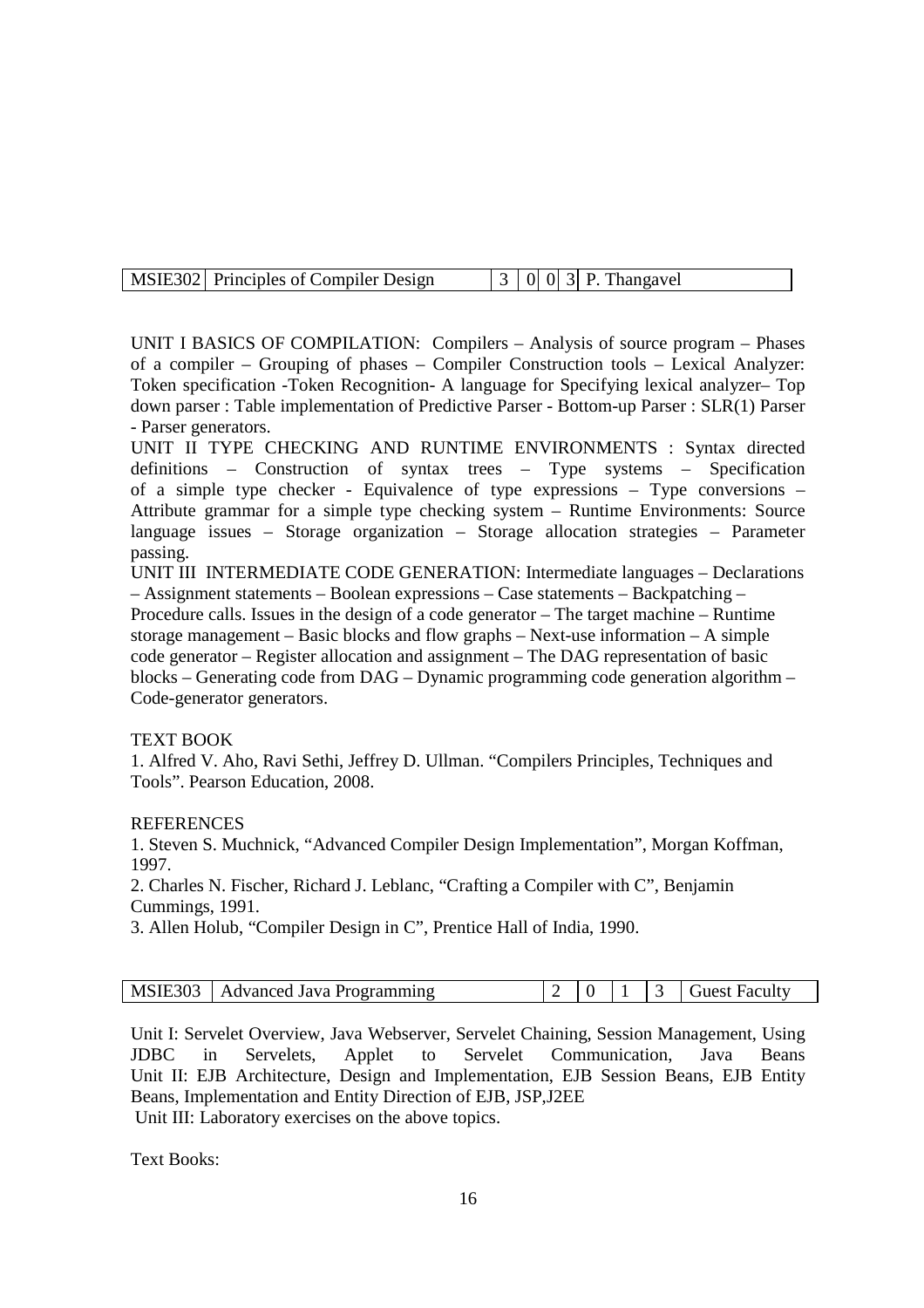- 1. H. Schildt, Java2: The Complete Reference, 5/e, TMH 2002.
- 2. E. Jendrock, J. Ball, D. Carson, The Java EE 5 Tutorial, Pearson Education, 3/e, 2003.

Reference sites:

- 1. http://java.sun.com; http://www.roseindia.net; http://docs.oracle.com
- 2. www.tutorialspoint.com; www.easywayserver.com;www.download.oracle.com
- 3. www.java2s.com; www.coreservlets.com

| MSIE304 | Programming in COBOL |  |  | ornam<br>M |
|---------|----------------------|--|--|------------|

UNIT I: INTRODUCTION: Structure of a COBOL Program- Coding Format for COBOL Programs- Character Set, COBOL words- Data Names and Identifiers- Literal, Figurative Constants- Continuation of lines and notations-divisions and its sections - IDENTIFICATION, ENVIRONMENT, DATA, PROCEDURE.

UNIT II: USING I/O FACILITIES : Basic verbs- Conditional and sequential verbs- writing complete programs-Introduction- Sample program- program testing and style- Types of Clause- Elementary and Group Moves- CORRESPONDING Options.

UNIT III: IMPROVING THE PROGRAMS: Table Handling- PERFORM - indexed Table and Indexing-SET Verb- SEARCH Verb- OCCURS DEPENDING Clause- Structured programming - Current Trends -Objectives - methodologies-basic structures-combinations-Weakness of COBOL in Structured Programming. Sequential Files-file description-fixed length records- variable length records- Statements for Sequential Files- I-O CONTROLS-Sorting and Merging.

TEXT BOOK :

1. Roy M.K., and Dastidar Ghosh D., COBOL Programming, Tata McGraw Hill, 1989.

REFERENCES:

1. E. Balagurusamy, COBOL Programming –A Self Study Text, MACMILLAN 1999

| MSIE305 | High Performance Computing                                                                   | $\begin{vmatrix} 2 & 1 \end{vmatrix}$ 0 |  | 3 | B.Lavanya |  |
|---------|----------------------------------------------------------------------------------------------|-----------------------------------------|--|---|-----------|--|
|         | UNIT I (Distributed and Parallel computing) : Distributed Database Concepts - Distributed    |                                         |  |   |           |  |
|         | Data Storage – Distributed Transactions – Commit Protocols – Concurrency Control –           |                                         |  |   |           |  |
|         | Distributed Query Processing – Three Tier Client Server Architecture. Parallel Databases:    |                                         |  |   |           |  |
|         | I/O Parallelism – Inter and Intra Query Parallelism – Inter and Intra operation Parallelism. |                                         |  |   |           |  |
|         | UNIT II (Mobile computing): Network Technologies and Cellular Communications:                |                                         |  |   |           |  |
|         | HIPERLAN: Protocol architecture, physical layer, Channel access control sub-layer, MAC       |                                         |  |   |           |  |
|         | sub-layer, Information bases and networking WLAN: Infrared vs. radio transmission,           |                                         |  |   |           |  |
|         | Infrastructure and ad hoc networks, IEEE 802.11. Bluetooth.: User scenarios, Physical layer, |                                         |  |   |           |  |
|         | MAC layer, Networking, Security, Link management GSM: Mobile services, System                |                                         |  |   |           |  |
|         | architecture, Radio interface, Protocols, Localization and calling, Handover, Security, and  |                                         |  |   |           |  |
|         | New data services - architecture. Wireless Medium Access Control: specialized MAC            |                                         |  |   |           |  |
|         | (Hidden and exposed terminals, Near and far terminals), SDMA, FDMA, TDMA, CDMA.              |                                         |  |   |           |  |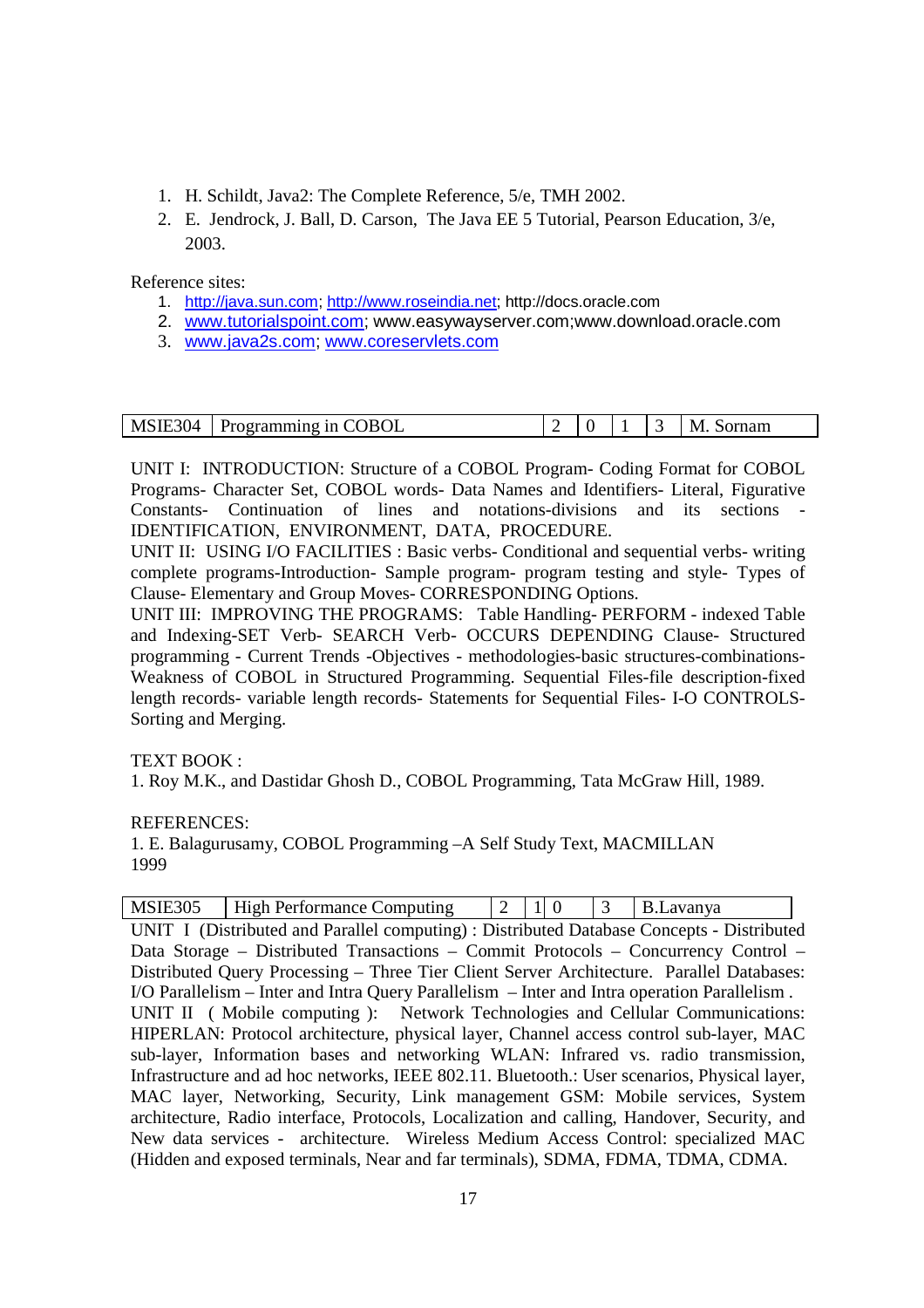Mobile Network Layer - Mobile IP , Dynamic Host Configuration Protocol (DHCP). Mobile Transport Layer - various TCP, Mobile Ad hoc Networks (MANETs)- Overview, routing and various routing algorithms, security in MANETs. Protocols and Tools: Wireless Application Protocol –WAP -Bluetooth .

UNIT – III (Cloud and Pervasive computing): Cloud Computing – Cloud Architecture – Cloud Storage – Why Cloud Computing Matters – Advantages and disadvantages of Cloud Computing – Companies in the Cloud Today – Cloud Services - DEVELOPING CLOUD SERVICES - Web-Based Application – Pros and Cons of Cloud Service Development – Types of Cloud Service Development – Software as a Service – Platform as a Service – Web Services – On-Demand Computing – Discovering Cloud Services Development Services and Tools – Cloud Computing for the Community – Collaborating on Group Projects and Events – Cloud Computing for the Corporation - Pervasive Computing- Principles, Characteristics- interaction transparency, context aware, automated experience capture. Architecture for pervasive computing- Pervasive devices.

#### Text books

1.Henry F Korth, Abraham Silberschatz, S. Sudharshan, "Database System Concepts", Fifth Edition, McGraw Hill, 2006.

2. J. Schiller, Mobile Communications, 2/e, Pearson, 2/e, 2003.

3. Michael Miller, Cloud Computing: Web-Based Applications That Change the Way You Work and Collaborate Online, Que Publishing, August 2008.

4. Seng Loke, Context-Aware Computing Pervasive Systems, Auerbach Pub., New York, 2007. 5. Uwe Hansmann etl , Pervasive Computing, Springer, New York,2001.

#### References

1. R. Elmasri, S.B. Navathe, "Fundamentals of Database Systems", Fifth Edition, Pearson Education/Addison Wesley, 2007.

2. I. Stojmenovic and Cacute, Handbook of Wireless Networks and Mobile Computing, *Wiley*, 2002.

**3.** Reza Behravanfar, "Mobile Computing Principles: Designing and Developing Mobile Applications with UML and XML", ISBN: 0521817331, Cambridge University Press

4. Ivan Stojmenovic , Handbook of Wireless Networks and Mobile Computing, John Wiley & sons Inc, Canada, 2002.

5. Asoke K Taukder,Roopa R Yavagal,Mobile Computing, Tata McGraw Hill Pub Co. , New Delhi, 2005.

6. Haley Beard, Cloud Computing Best Practices for Managing and Measuring Processes for On-demand Computing, Applications and Data Centers in the Cloud with SLAs, Emereo Pty Lreo Pty Limited, July 2008.

| MSI E306   Multimedia Systems | $ 2 1 0 3 $ B. Lavanya |
|-------------------------------|------------------------|
|                               |                        |

Unit I : Introduction- Evolution of Multimedia – Components Its Applications-Multimedia Project- Multimedia team-Storyboard-Multimedia Systems-Hardware-Software- Storage models and Access Techniques-Image and Video Database.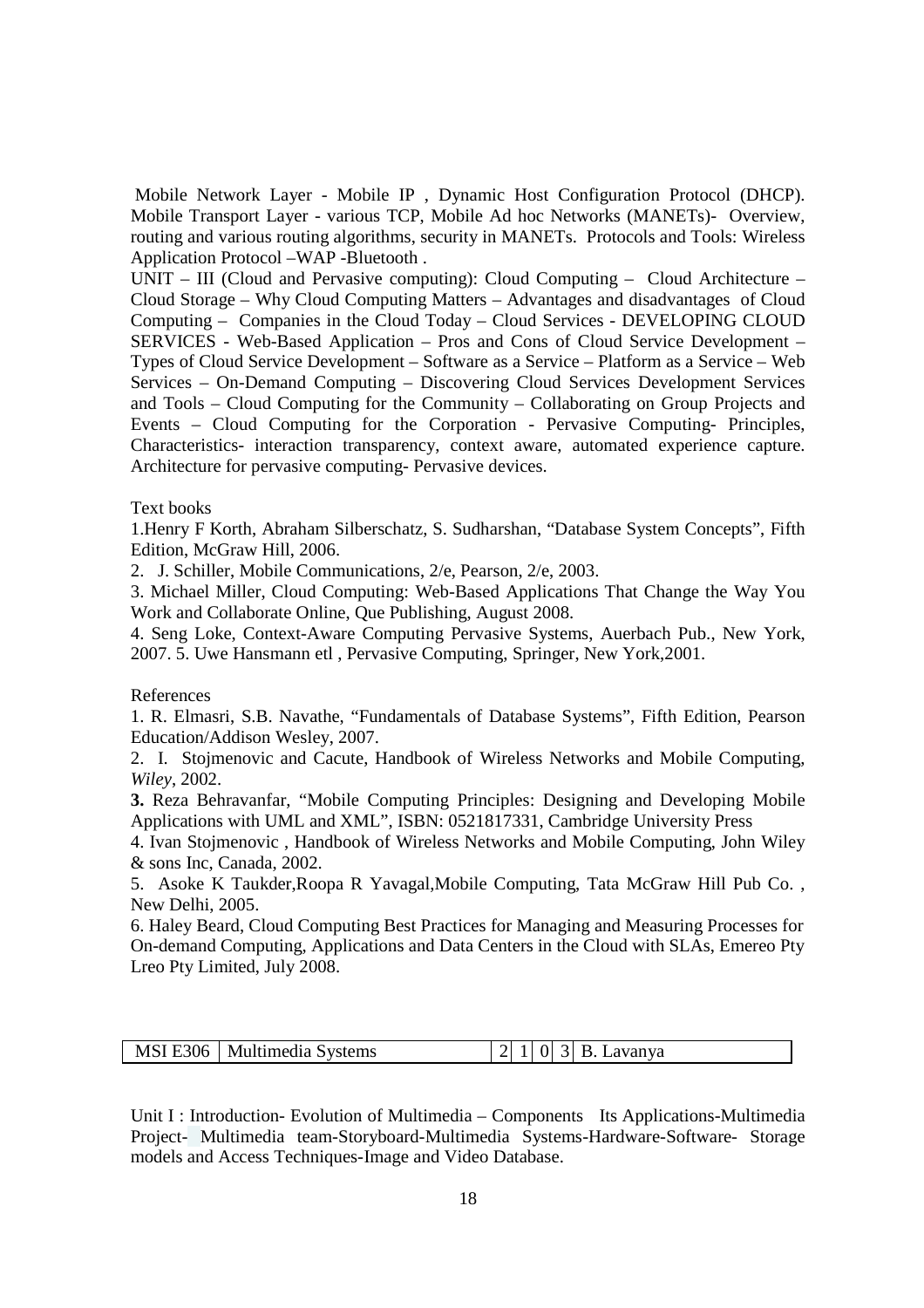Unit II: Image: Formats, Image Color Scheme, Image Enhancement**;** Text: Types of Text, Ways to Present Text, Aspects of Text Design, Audio: Basic Sound Concepts, Types of Sound, Digitizing Sound, Computer Representation of Sound (Sampling Rate, Sampling Size, Quantization), Audio Formats, Audio tools, MIDI ,Video**:** Analogue and Digital Video, Recording Formats and Standards (JPEG, MPEG, H.261) Transmission of Video Signals, Video Capture, and Computer based Animation.

Unit III: Laboratory exercises on the above concepts.

Text Book

1. T. Vaughan, Multimedia: Making it Work,  $7<sup>th</sup>$  Edition, 2008 Tata McGraw-Hill Publications

References :

- 1. J. E. Shuman, Multimedia in Action, Course Technology, 1997
- 2. P. K. Andleigh, K. Thakrar, Multimedia System Design, Prentice Hall, 2006
- 3. N. K. Sharda, Multimedia Information System, Prentice Hall, 2009

MSIE307 Artificial Intelligence &Expert Systems  $\begin{bmatrix} 3 & 0 & 0 \\ 0 & 3 & 0 \end{bmatrix}$  Guest Faculty

Unit I: Introduction, Search strategies: Evolution of Artificial Intelligence production systems- Applications of A.I -AI Problems – Task Domain6 Problem Characterization. Hill climbing, backtracking graph search - algorithm A and A \*, monotone restriction specialized production systems - AO\* algorithm - Searching game trees Minimax Procedure alpha beta pruning

Unit II: Predicate calculus & Knowledge Representation: Predicate calculus - Answer extraction - knowledge based systems - knowledge processing, inference techniques. Natural language processing and understanding - perception - Learning using Neural nets.

Unit III: Expert System: Expert system Definition - stages in development - knowledge representation and acquisition techniques - building expert systems - Forward and Backward Chaining - Tools - Explanation facilities - Meta Knowledge - fuzzy reasoning. Case study: Mycin.

Text Book:

1. N. J. Nilsson, Artificial Intelligence – A New Synthesis, Morgan Kaufmann, 1998.

References

- 1. E. Rich, K. Knight, S.B. Nair, Artificial Intelligence, 3/e, TMH, 2008.
- 2. S.J. Russel, P. Norvig Artificial Intelligence: A Modern Approach, 3 /e, Prentice Hall, 2009.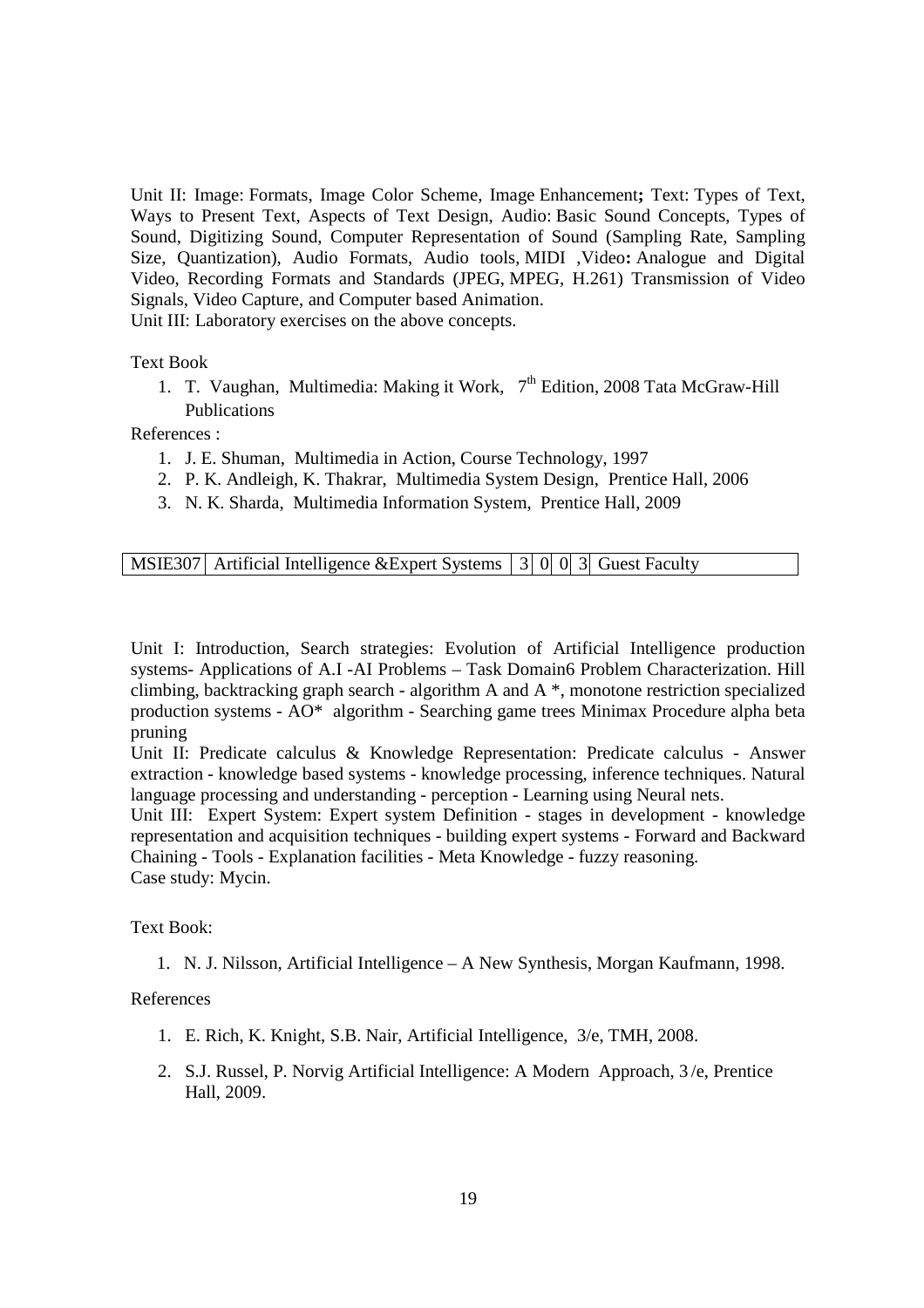Unit I : Sample spaces - events - Axiomatic approach to probability - conditional probability - Independent events – Bayes' formula - Random Variables - Continuous and Discrete distribution function - Expectation, variance, coefficient of variation, moment generation function - Chebyshev's inequality.

Unit II: Bivariate distribution - conditional and marginal distributions – Binomial, Poison and geometric Distributions - Uniform, Normal, Exponential and Gamma distributions.

Unit III: Correlation - Rank correlation - Linear Regression - Method of Least squares - Fitting of the curve of the form  $ax + b$ ,  $ax^2 + bx + c$ , abx and  $axb$  - multiple and partial correlation( 3 -variables only). sampling - simple random sampling - Systematic sampling and stratified random sampling - concepts of sampling distributions and standard error point estimation - Interval Estimation of mean and proportion.

Unit IV: Tests of Hypotheses - Critical Region - Errors - Level of significance - power of the test - Large sample tests for mean and proportion - Exact tests based on Normal, t, F and Chi-square distributions. Basic principles of experimentation - Analysis of variance - one way and two way classifications - computing randomized design - Randomized Block design

1. Text books:

- (i) Miller, I., and Miller M., Mathematical Statistics with applications, 7/e, Pearson, 2004.
- (ii) Mood, A.M., Graybill, F.A., and Boes D.C, Introduction to Theory of Statistics, 3<sup>rd</sup> Edn., Tata McGraw-Hill, 2001
- (iii) Trivedi, K.S, Probability and Statistics with Reliability, Queuing and Computer Science Applications. Prentice Hall India, New Delhi,1994
- 2. Reference Books
	- (i) Allen,A.O., Probability, Statistics and Queuing Theory with Computer Science Application, 2<sup>nd</sup> Edition, Academic Press,1990.
	- (ii) Bajpai, A.C. Calus, I.M. Fairley, J.A., Statistical Methods for Engineers and Scientists. John Wiley & Sons,1979

| MSIE309   Unix and Shell Programming | $\vert 3 \vert 0 \vert 0 \vert 3 \vert$ Guest Lecturer |
|--------------------------------------|--------------------------------------------------------|
|--------------------------------------|--------------------------------------------------------|

Unit I : Unix Operating system-History, Structure, General Purpose Utilities-File System -Handling ordinary files. The shell, vi editor, the environment basic files attributes -simple filters.

Unit II: Regular Expression and the grep family-The process-Communication and Electronic mail-SHELL programming.

Unit III: System Administration-Managing Disk space -Backups-CPIO-task, Operating System concepts Programming implementations. Advanced shell programming-sh command –Export command.expr, shell function-eval: Evaluating twice-Exec strut

#### Text Books:

1. S. DAS, UNIX: Concepts and application, TMH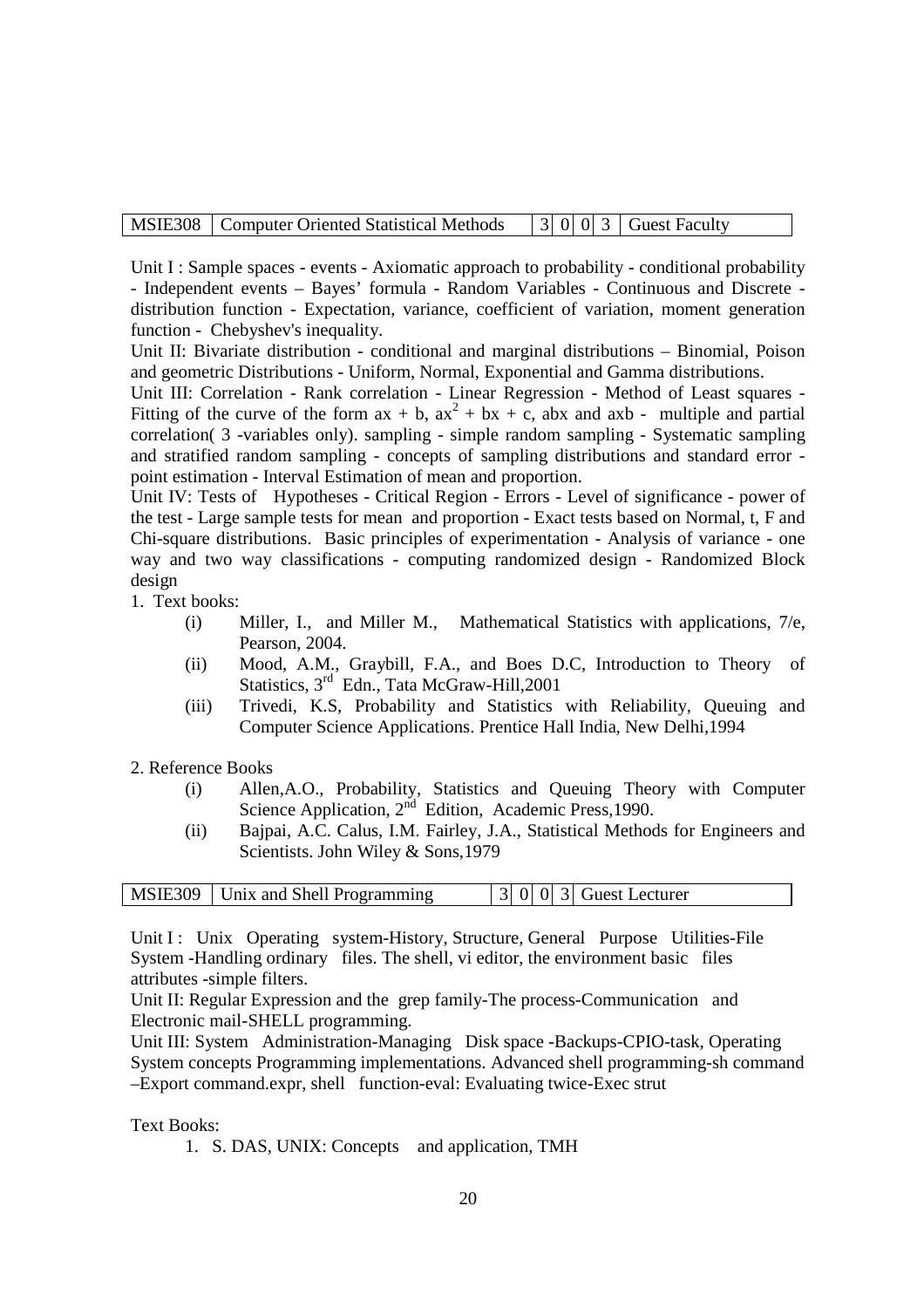2. Kochan, Unix and Shell Programming, Third Edition, Pearson.

| MSI E310   Programming in Dot NET |  |  | $ 2 1 0 3 $ GF / M.Sornam |
|-----------------------------------|--|--|---------------------------|
|                                   |  |  |                           |

Unit I :An overview of the .NET framework-Understanding .NET- ADO.NET architecture-An introduction to Visual Studio .NET.

Unit II: Introducing to C#-Literals, variables, data types, operators, expressions, Branching, Looping, Methods, Arrays, Strings, Structures, Enumerations, Classes, Objects, Inheritance, Polymorphism, Interfaces, Operator Overloading, Delegates, Events, Errors and Exception.

Unit III: Introduction to ASP.NET, ASP.NET architecture – ASP.NET lifecycle- Web forms and Controls: Standard, Navigation, Login, HTML-State Management-Master pages, Themes, Skins, CSS- File I/O and Streams- Working with database using ADO.NET-User Controls.

Text Books:

- 1. E. Balagurusamy, Programming in C#, Tata McGraw Hill, 2004
- 2. J. Liberty, Programming C# , 2nd Edition, O-Reily, 2002

3. Kogent Learning Solutions Inc.: ASP.NET 4.0 Black Book, Dreamtech Press, 2012 Reference Book

- 1. H. Schildt, The Complete Reference : C#, Tata McGraw Hill, 2004
- 2. S. Robinson et. al., Professional C#,  $2^{nd}$  Edition, Wrox Press, 2001.
- 3. A. Troelson, C# and the .NET Platform, A! Press, 2003
- 4. S.Thamaraiselvi, R. Murugesan- A Textbook on C#, Pearson Education,2003

|         |  |  |  | 'MSIE311   Software Project Management $\&$   3   0   0   3   Guest Faculty |
|---------|--|--|--|-----------------------------------------------------------------------------|
| Testing |  |  |  |                                                                             |

Unit-I: Introduction to Software Project Management- Software project versus other types of project- problems- management control- Stakeholders- Requirement Specification – Information and control in organizations Introduction to step wise project planning

Unit: II: Select-identify scope and objectives- waterfall model- v-process model-spiral model- software prototyping- ways of categorizing prototypes- tools- incremental deliveryselecting process model - Software effort estimation- introduction- where-problems with over and under estimates- basis for software estimating- software effort estimation technique- expert judgment-COCOMO -Activity Planning- Objectives

Unit III: Project schedules- projects and activities- sequencing and scheduling activitiessequencing and scheduling problem-job sequencing-n jobs through two machines, two jobs through m-machines and n-jobs through m-machines, PERT and CPM techniques-critical path-Normal path and crash time-Resource allocation-Resource leveling and smoothing.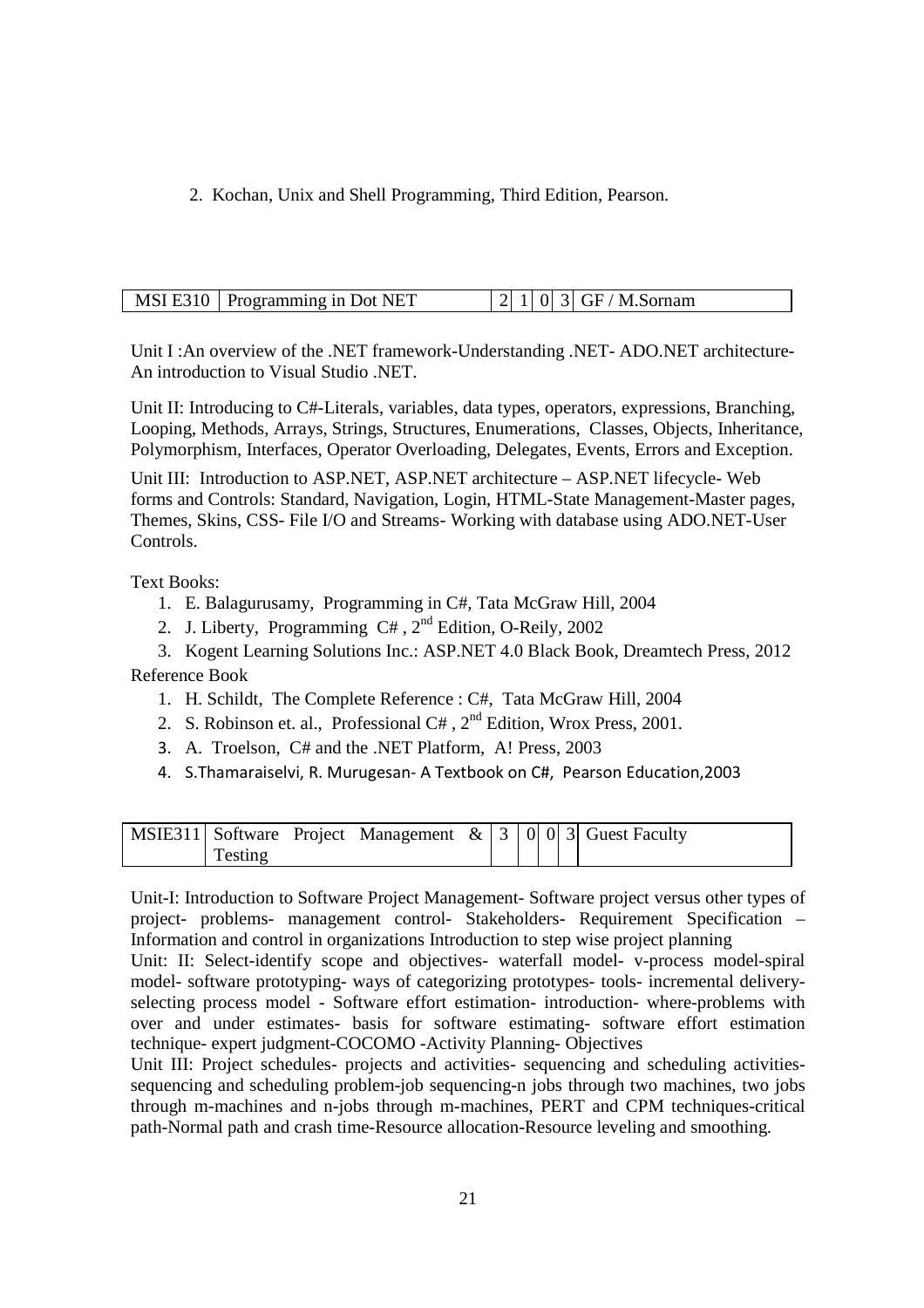#### 1. Recommended Texts

- (i) B. Hughes and M. Cotterell, 2005, Software Project Management,  $4<sup>th</sup>$ Edition, Tata McGraw Hill, New Delhi.
- (ii) W. Royce,1998, Software Project Management: A Unified Frame Work, Addison Wesley, Boston
- (iii) G.Reynolds, 2003, Ethics in Information Technology, Thomson Learning, Singapore.
- 2. Reference Books
	- (i) K. Heldman, 2005, Project Management Professionals,  $3<sup>rd</sup>$  Edition, Wiley Dreamtech
	- (ii) Bhforooz & Hudson, 2004, Software Engineering, Oxford Press.

Unit –I : Introduction - Quality and the quality system - standards and procedures technical activities. Software tasks - management responsibility - quality system - contract review design control - document control - purchasing - product identification and traceability.

Unit II: Process control - checking - identification of testing tools - control of nonconforming product - Corrective action. Handling, storage, packing and delivery - Quality records - Internal quality audits - Training - Servicing - statistical techniques.

Unit III: QA and new technologies - QA and Human - Computer interface - process modeling - standards and procedures. ISO-9001 - Elements of ISO 9001 - Improving quality system - Case study.

References:

- 1. D. Galin, Software quality assurance from theory to implementation , Pearson education, 2009.
- 2. A. Mathur, Foundations of software testing, Pearson Education, 2008
- 3. S. Desikan and G. Ramesh, Software testing principles and practices , Pearson education, 2006
- 4. R. Patton, Software testing , second edition, Pearson education, 2007
- 5. A. C. Gillies, Software Quality Theory and Management, Cengage Learning, Second edition, 2003

|  | MSIE313 Computer Simulation & Modeling |  |  |  |  | $\vert$ 3   0   0   3   P. Thangavel |
|--|----------------------------------------|--|--|--|--|--------------------------------------|
|--|----------------------------------------|--|--|--|--|--------------------------------------|

Unit I: Introduction to Simulation: types of system - Discrete and Continuous Systems - Model of a System - Types of Models - Discrete-Event System Simulation - Steps in a Simulation Study; Simulation Examples.

Unit II: Simulation of Queuing Systems - Random-Number Generation- Tests for Random Numbers. Random Variate Generation: Inverse Transformation Technique:- Uniform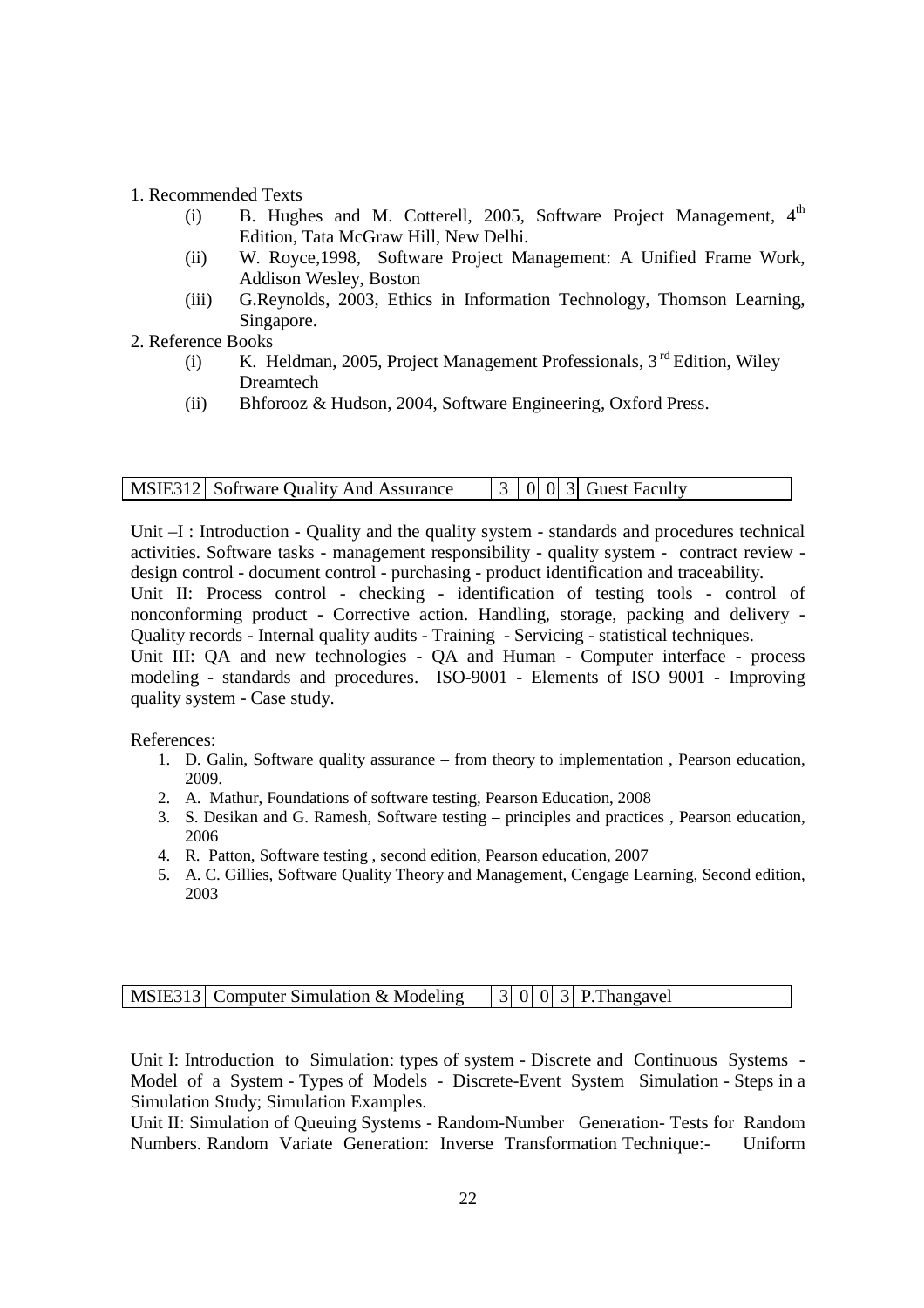Distribution - Exponential Distribution - Weibull Distribution - Triangular Distribution - Empirical Continuous Distribution - Discrete Distribution - Direct Transformation for the Normal Distribution - Convolution Method for Erlang Distribution - Acceptance - Rejection Technique: Poisson Distribution - Gamma Distribution.

Unit III: Input Data Analysis: Data Collection - Identifying the Distribution with Data - Parameter Estimation - Goodness-of- Fit Tests:- Chi-Square Test - Kolmogorov-Smirnov Test; Selecting Input Models without Data - Multivariate and Time-Series Input Models. Verification and Validation of Simulation Models - Calibration and Validation of Models - Output Data Analysis - Alternative System Designs

1. Recommended Texts

(i) J. Banks, J. S.Carson II and B. L. Nelson, 1995, Discrete-Event System Simulation, 2nd Edition, Prentice Hall of India, New Delhi.

2. Reference Books

- (i) Averill M.Law and W.David Kelton, 1991, Simulation Modeling & Analysis, 2nd Edn., Tata McGraw Hill.
- (ii) Geoffrey Gardon, 1992, System Simulation, 2nd Edn., Printice Hall of India.
- (iii) Narsingh Deo, 1979, System Simulation with Digital Computers, Prentice Hall of India.
- (iv) C.Dennis Pegden, Robert E.Shannon and Randall P.Sadowski, 1995, Introduction to Simulation using SIMAN, 2nd Edn., Tata McGraw-Hill.

|  | MSIE314 Computer Aided Design |  |  |  |  | $\vert 3 \vert 0 \vert 0 \vert 3 \vert$ S. Gopinathan/M. Sornam |
|--|-------------------------------|--|--|--|--|-----------------------------------------------------------------|
|--|-------------------------------|--|--|--|--|-----------------------------------------------------------------|

Unit I: Introduction to CAD; Role of Computers in the design process. Hardware - Input devices, Display devices, Output devices, Computation devices. Computer Graphics Software and Data Base - Software configuration of a Graphics System - Data Base Structure and content - Wire Frame Modeling, Surface Modeling, Solid Modeling. Numerical Control. The beginning of CAM : Conventional Numerical Control - Components of an NC system - NC procedure - Coordinate systems - Applications. NC Part Programming - Manual Part Programming. NC Programming with Interactive Graphics. Computer Controls in NC - Computer and Direct Numerical Control - Adaptive Control Machining system.

Unit II: Applications: CAD for LSI/VLSI applications: Device circuit and process modeling for IC technology: optimization techniques in IC design: Design automation, Design for testability: Specific examples. Mechanical Drafting: Basic CAD Two-dimensional drafting, mechanical CAD software, developing a mechanical database, solid modeling. Electrical applications: Advantages of computer graphics systems for electrical design and drafting, CAD as an aid to electrical designers and drafters, production of an electrical schematic or wiring diagram, production of a printed-circuited board design, designing integrated circuits. Piping and Instrumentation diagrams: Setting up the system, applying P and ID, creating the drawing, drawing revisions, text drawing annotation, text revisions, drawing formats, report generation, documentation: Plotters.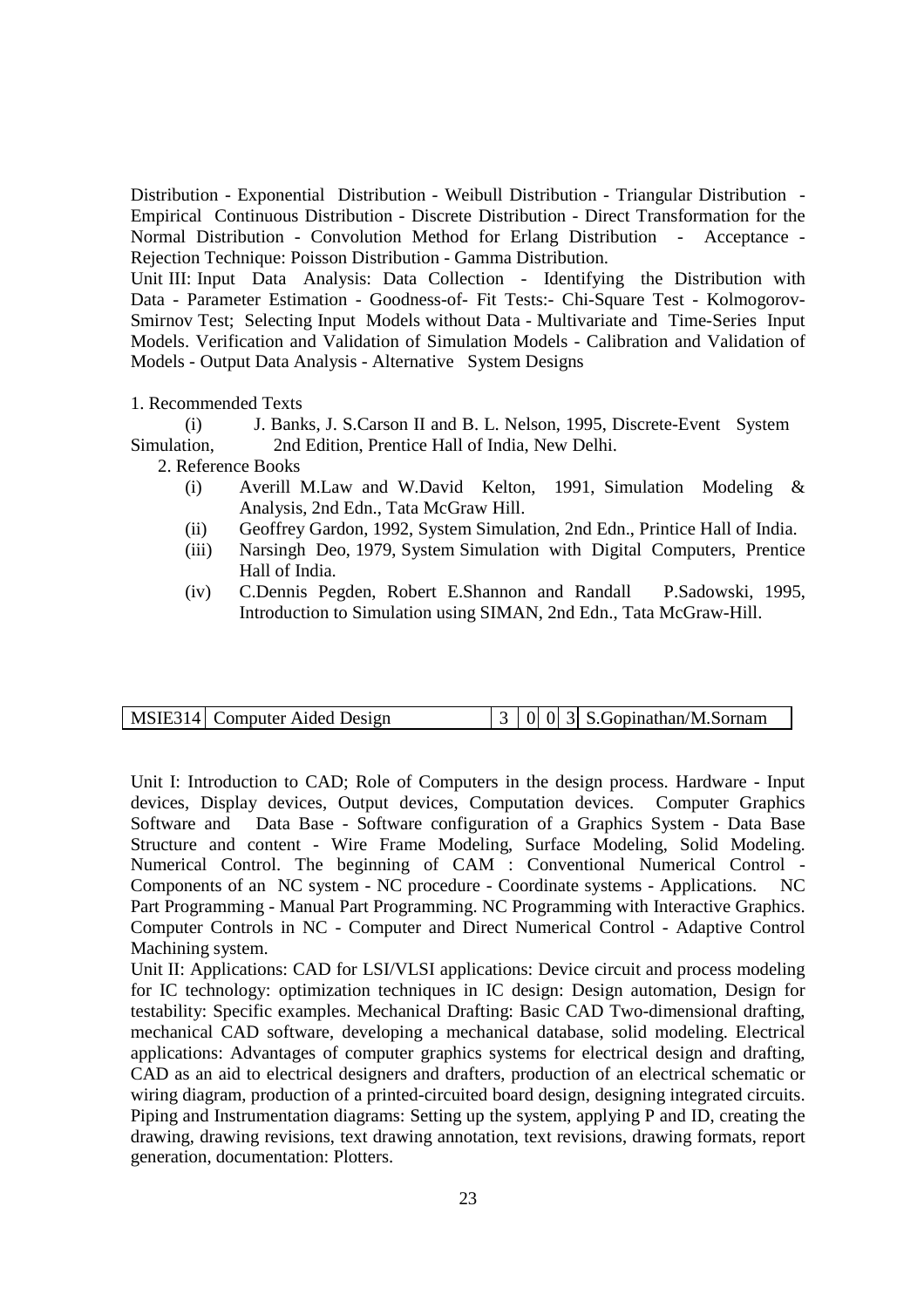Unit III: Solid Modeling: Converging technologies of CAD, CAM and CAE, interacting with SM systems, display requirements. Cartography: Mapping applications - uses and users, map production, automated cartography. Case Studies: LPKF, Unigraphics CAD/CAM Software, NISA Finite Element Analysis Software, GOS CAD Package.

Text Book: M.P. Groover and E.W. Zimmers Jr., CAD/CAM: Computer-Aided Design and Manufacturing, Pearson, 1984.

References:1. I. Zeid, CAD/CAM Theory and Practice, Mcgraw-Hill 1991.

2. K. Lee, Principles of CAD/CAM/CAE Systems, Addison-Wesley, 1999.

|  | MSIE315 Pattern Recognition |  |  |  |  | $\begin{bmatrix} 3 & 0 & 0 & 3 \end{bmatrix}$ Guest Faculty |
|--|-----------------------------|--|--|--|--|-------------------------------------------------------------|
|--|-----------------------------|--|--|--|--|-------------------------------------------------------------|

UNIT I: Introduction and mathematical preliminaries - What is pattern recognition? Clustering vs. Classification; Applications; Linear Algebra, vector spaces, probability theory, estimation techniques. Overview of pattern recognition - Discriminant functions - Supervised learning - Parametric estimation - Maximum likelihood estimation - Bayesian parameter estimation - Perceptron algorithm - LMSE algorithm - Problems with Bayes approach - Pattern classification by distance functions - Minimum distance pattern classifier. UNIT II: Clustering for unsupervised learning and classification - Clustering concept - Cmeans algorithm – Hierarchical clustering procedures - Graph theoretic approach to pattern clustering - Validity of clustering solutions. Elements of formal grammars - String generation as pattern description - Recognition of syntactic description - Parsing - Stochastic grammars and applications - Graph based structural representation. Entropy minimization - Karhunen - Loeve transformation - Feature selection through functions approximation - Binary feature selection.

UNIT III: Neural network structures for Pattern Recognition - Neural network based Pattern associators – Unsupervised learning in neural Pattern Recognition - Self organizing networks - Fuzzy logic - Fuzzy pattern classifiers - Pattern classification using Genetic Algorithms.

Text Book:

1. R. J.Schalkoff, Pattern Recognition : Statistical, Structural and Neural Approaches, John Wiley & Sons Inc., New York, 1992.

References:

1. Tou and Gonzales, Pattern Recognition Principles, Wesley Publication Company, London, 1974.

2. Duda R.O., and Hart.P.E., Pattern Classification and Scene Analysis, Wiley, New York, 1973.

3. Morton Nadier and Eric Smith P., Pattern Recognition Engineering, John Wiley & Sons, New York, 1993.

MSIE316 | Object Oriented Analysis & Design  $\begin{bmatrix} 3 & 0 & 0 & 3 \end{bmatrix}$  Guest Faculty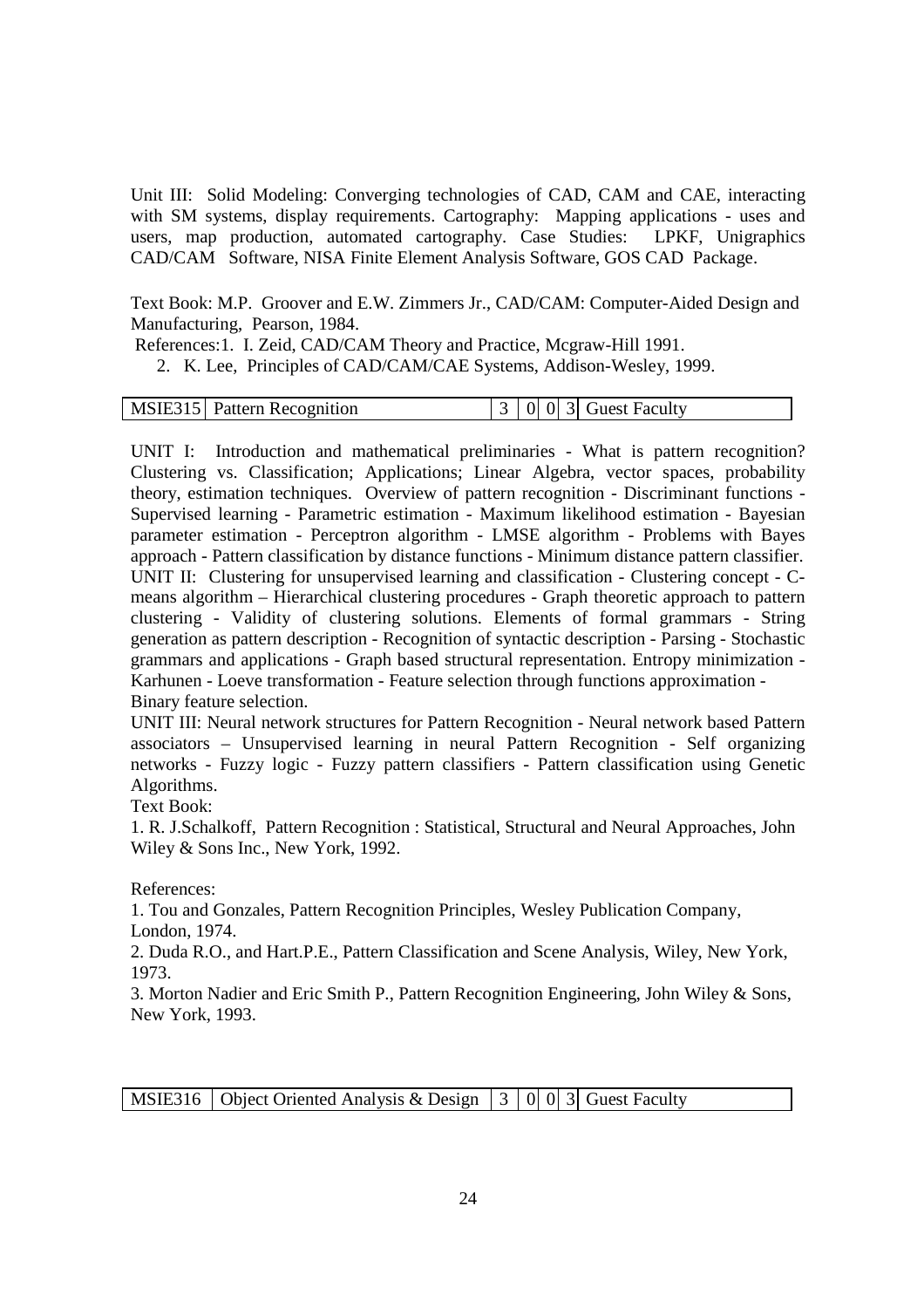UNIT-I: Introduction to UML: Importance of modeling, principles of modeling, object oriented modeling, conceptual model of the UML, Architecture, Software Development Life Cycle.

UNIT-II: Basic Structural Modeling: Classes, Relationships, Common Mechanisms, and Diagrams, Advanced Structural Modeling: Advanced classes, Advanced relationships, Interfaces, Types and Roles, Packages.

UNIT-III: Class & Object Diagrams: Terms, concepts, modeling techniques for Class & Object Diagrams, Basic Behavioral Modeling-I: Interactions, Interaction diagrams, Basic Behavioral Modeling-II: Use cases, Use case Diagrams, Activity Diagrams. Case Study: The Unified Library application

#### TEXT BOOKS:

1. G. Booch, J. Rumbaugh, I. Jacobson : The Unified Modeling Language User Guide, 2/e Addison-Wesley Professional, 2005.

2. H-E. Eriksson, M. Penker, B. Lyons, D. Fado, UML 2 Toolkit, John Wiley, 2004.

#### REFERENCE BOOKS:

1. M. Page-Jones, Fundamentals of Object Oriented Design in UML, Addison-Wesley Professional, 1999.

2. P. Roques, Modeling Software Systems Using UML2, John Wiley, 2004.

3. A. Kahate, Object Oriented Analysis & Design, TMH, 2004

4. M. Priestley, Practical Object-Oriented Design with UML, 2/e, TMH, 2003

5. C. Larman, Appling UML and Patterns: An introduction to Object Oriented Analysis and Design and Unified Process, 3/e, Prentice Hall, 2004.

| MSIE317   Project and Case Studies-I                                                      |  | $\left  \right $ 0 3 | $\vert$ 3   All Faculty |
|-------------------------------------------------------------------------------------------|--|----------------------|-------------------------|
| Each student will do a project work and submit report of work carried out with sufficient |  |                      |                         |

ent will do a project work and submit report of work carried out with sufficient case studies.

| MSIE318 | Project and Case Studies-II                                                               |  |  | $\frac{1}{2}$   $\frac{3}{2}$   All Faculty |  |
|---------|-------------------------------------------------------------------------------------------|--|--|---------------------------------------------|--|
|         | Each student will do a project work and submit report of work carried out with sufficient |  |  |                                             |  |

Each student will do a project work and submit report of work carried out with sufficient case studies.

| MSIE321   Introduction to Programming in |  |  | $\vert 2 \vert 0 \vert 1 \vert 3 \vert$ Guest Faculty |
|------------------------------------------|--|--|-------------------------------------------------------|
| <b>PYTHON</b>                            |  |  |                                                       |

Unit I: Expressions, variables, functions, conditionals - Event-driven programming, local and global variables, buttons and input fields - The canvas, static drawing, timers, interactive drawing.

Unit II: Lists, keyboard input, motion, positional/velocity control - Mouse input, more lists, dictionaries, images.

Unit III: Classes, tiled images - Acceleration and friction, spaceship class, sprite class, sound - Sets, groups of sprites, collisions, sprite animation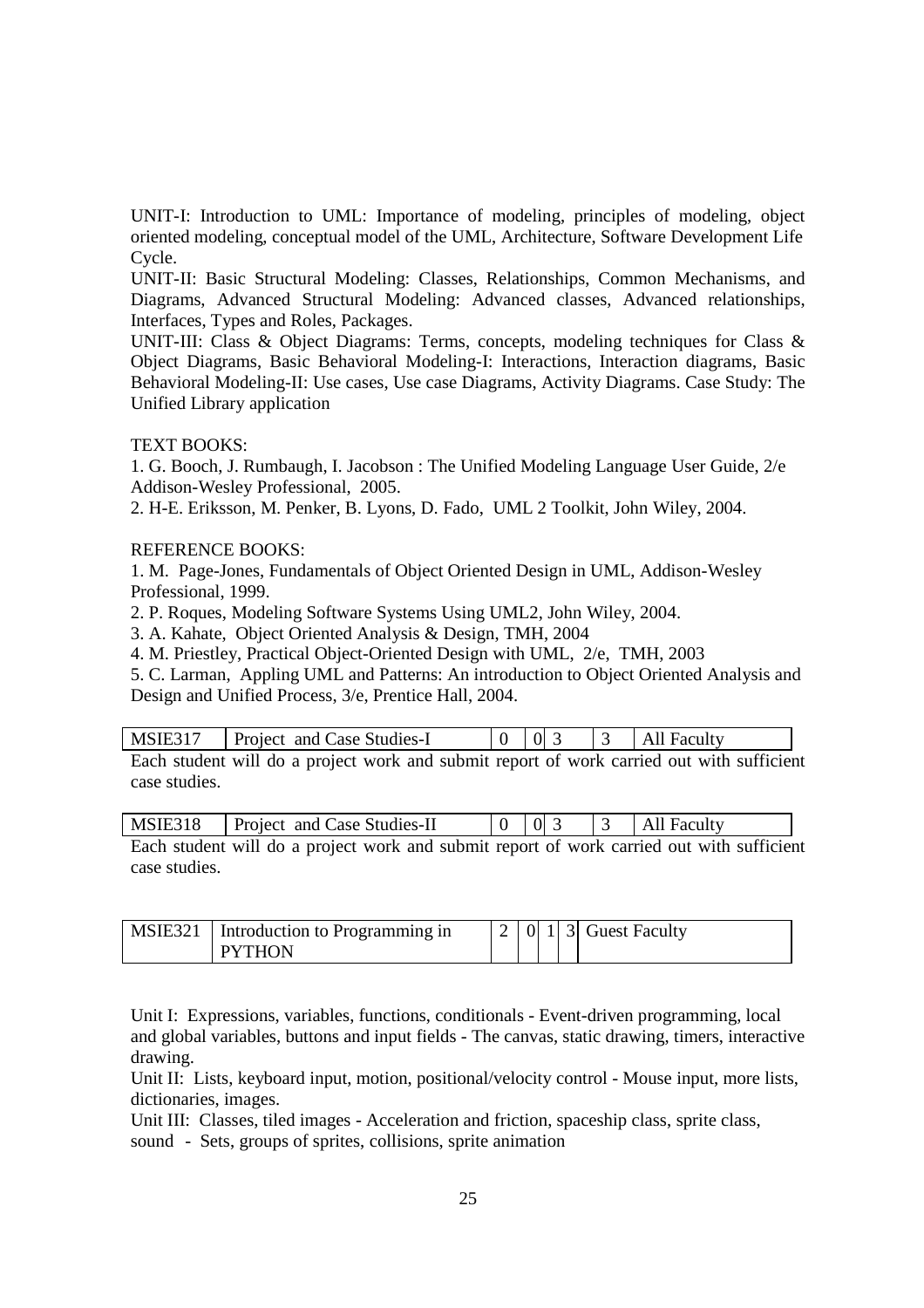Text books:

- 1. W. Chun, Core Python Programming, 2/e, PH 2006.
- 2. M. Lutz, Learning Python, 4/e, O'Reilley Media, 2009.

Reference Books.

- 1. D. M. Beazley Python Essential Reference, 4/e, Addison-Wesley Professional, 2009
- 2. J. M. Zelle, Python Programming: An Introduction to Computer Science, Franklin Beedle & Associates, 2003.

| MSIE322   Functional Programming using |  |  | $\vert 2 \vert 0 \vert 1 \vert 3 \vert$ Guest Faculty |
|----------------------------------------|--|--|-------------------------------------------------------|
| Haskell                                |  |  |                                                       |

Unit I: The principles and techniques of programming with functions - Purely functional programming languages; recursion.

Unit II: Higher-order functions; reduction models - strictness; type systems.

Unit III: List operations; infinite data structures; Program synthesis and transformation.

Textbook:

- 1. B. O'Sullivan, J. Goerzen, and D. Stewart, Real World Haskell, O'Reilly Media, 2009.
- 2. A free online version, licensed under a Creative Commons Attribution-Noncommercial 3.0 License, is available at http://book.realworldhaskell.org/.
- 3. R. Bird, Introduction to Functional Programming using Haskell, 2/e, Prentice-Hall International, 1998.

References:

- 1. G. Hutton, Programming in Haskell, Cambridge University Press, 2007
- 2. S. Thompson, Haskell: The Craft of Functional Programming, Addison-Wesley, 1996.
- 3. P. Hudak, The Haskell School of Expression, Cambridge University Press, 2000.

| $\sim$ $\sim$ $\sim$<br>Thangavel/G.F.<br>MS!<br>T1<br><b>CONTRACTOR</b><br>,,<br>тарп<br>ง ก<br>رے کی لیے<br>$-$ |
|-------------------------------------------------------------------------------------------------------------------|
|-------------------------------------------------------------------------------------------------------------------|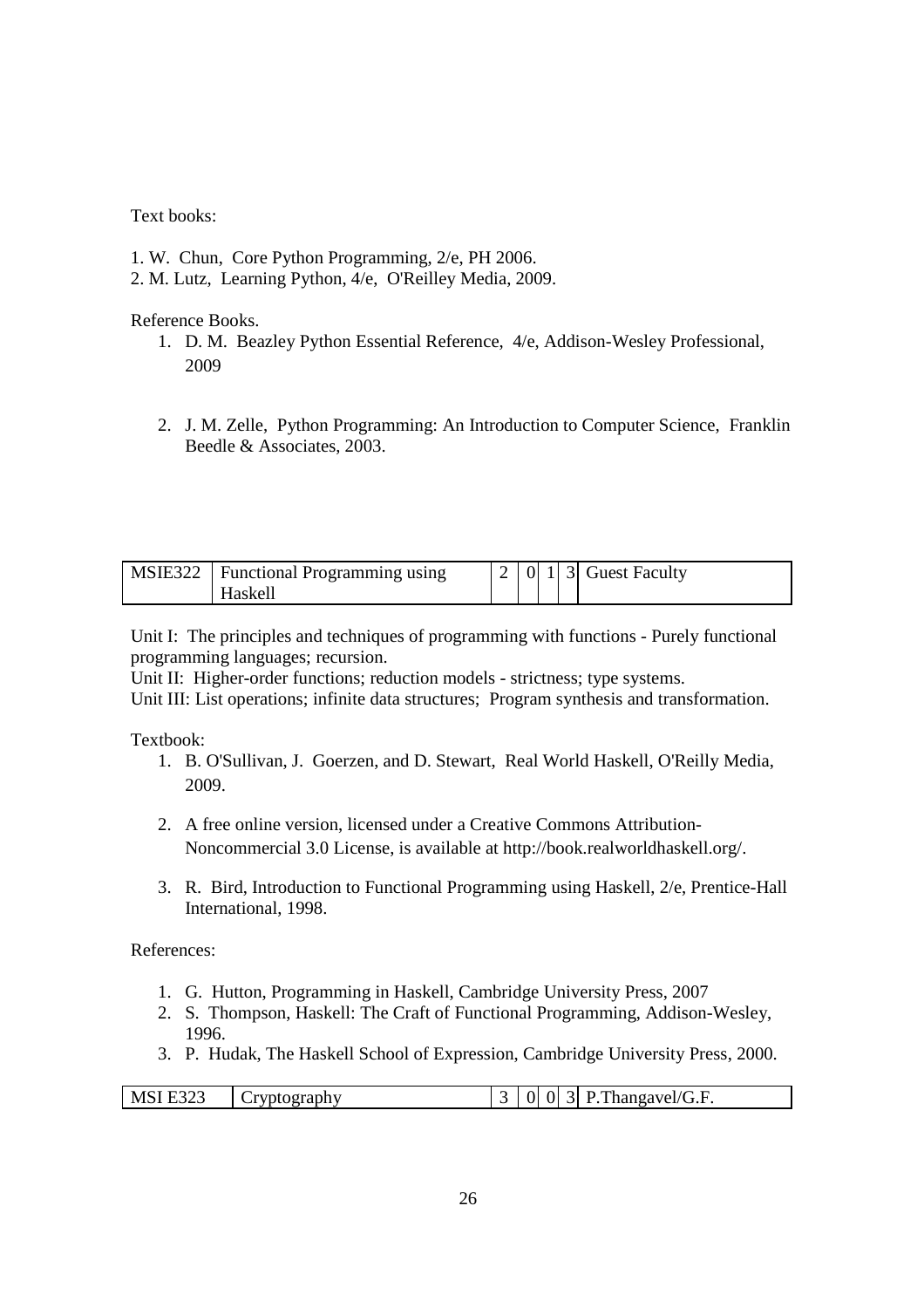Unit I: Conventional Encryption: Conventional encryption model – DES –RC 5 – Introduction to AES - Random number generation. Number Theory: Modular arithmetic – Euler's theorem – Euclid's algorithm – Chinese remainder theorem – Primarlity and factorization

Unit II: Discrete logarithms – RSA algorithm - Public key Cryptography: Principles – RSA algorithm – key management- Diff – Hellman key exchange - Message Authorization and Hash functions: Hash functions-Authentication requirements –Authentication function.

Unit III: Message authentication codes –Secure Hash algorithms - Digital Signature and Authentication Protocols : Digital Signature-Authentication Protocols –Digital signature standard.

Text books:

1. Stallings, W., Cryptography and Network Security Principles and Practice, Pearson Education, 2005.

Reference Books:

- 1. C. Kaufman, R. Perlman, M. Speciner, Network Security- Private Communication in a public world, 2/e, Prentice Hall, 2002.
- 2. M. Welschenbach, Cryptography in C & C++, John Wiley, 2005.
- 3. B. Schneier, Applied Cryptography, 2/e, Wiley, 1996.
- 4. K. N. Gupta , K. N. Agarwala, P. Agarwala, Digital Signature: Network security practices, PHI, 2005.

|  | $MSIE324$   Programming in C |  |  |  |  | $ 0 $ 0 3 Guest Lecturer |
|--|------------------------------|--|--|--|--|--------------------------|
|--|------------------------------|--|--|--|--|--------------------------|

UNIT – I: Getting started with C- Constants and Variables - Data types and sizes - Storage classes – Operators – Expressions - C instructions – Input / Output functions - Decision Control structures - Case control structure - Loop control structure—Arrays - Strings.

UNIT – II: Functions - Passing values between functions - Function declaration - Structures and Unions - Bit wise operations –Pointers - Pointers and Arrays

Unit III: Pointers and function - Pointers and Structures - Dynamic memory allocation- File management - Creating , Processing , Opening and Closing a File , Command line Arguments.

Text books:

- 1. E. Balaguruswamy, Programming in ANSI C,  $5^{th}$  Edn., TMH 2011.
- 2. S. Das, UNIX: Concepts and applications,  $4<sup>th</sup>$  edition, TMH, 2006.

Reference books

- 1. B.W. Kerninghan and D.M. Ritchie, The C Programming Language, 2/e, PHI,1988.
- 2. H.Schildt, C The complete reference, 4/e, TMH, 2004.
- 3. Gottfried B.S , Programming with C ,2/e, TMH, 1996
- 4. Y.P. Kanetkar, Let us C , BPB Pub, New Delhi, 1999.
- 5. Kochan, Unix and Shell Programming, 3/e , Pearson,2003
- 6. N. B. Venkateswarulu, Advanced Unix Programming, BS Publications,2008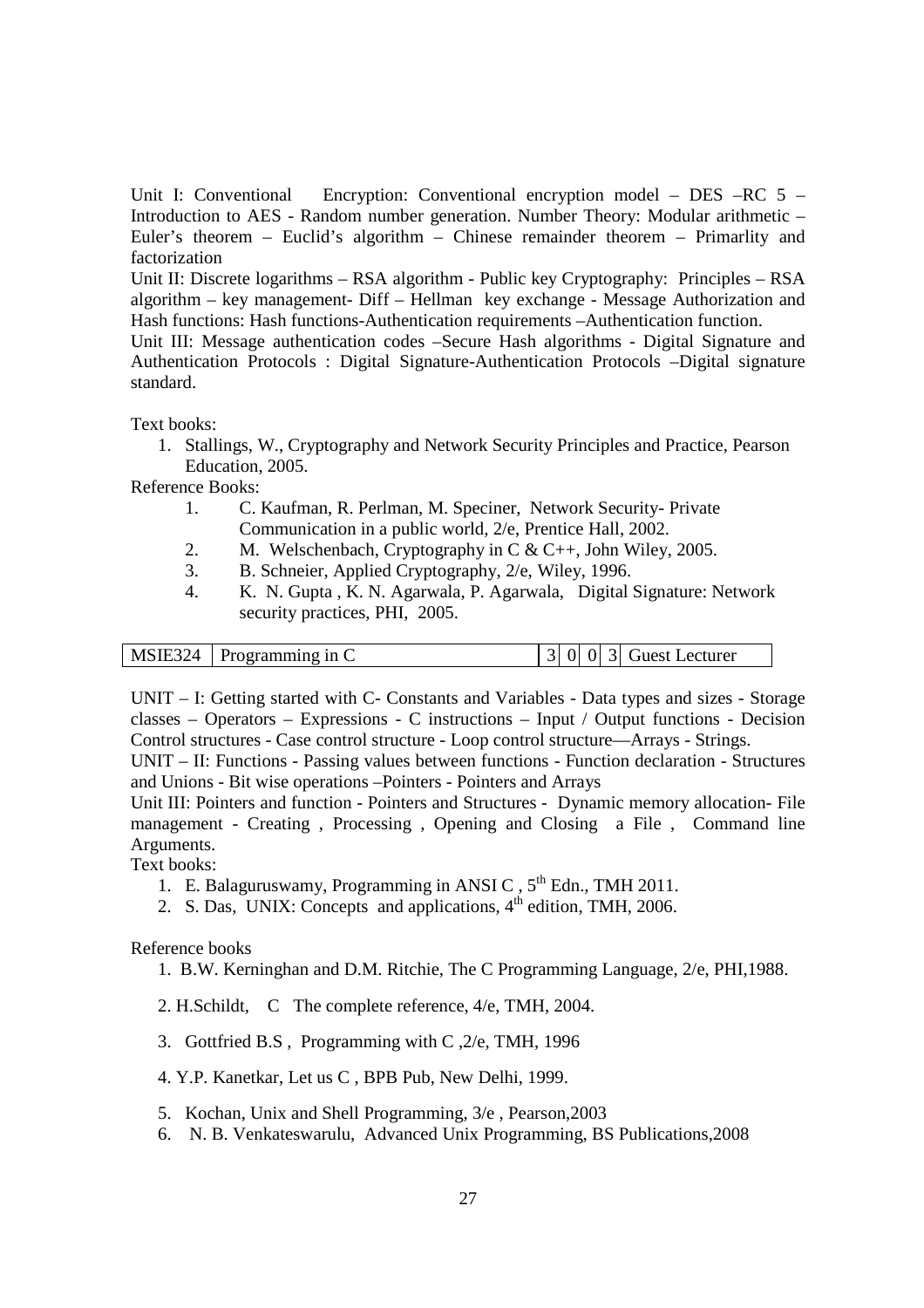7. B.A.Forouzan and R.F.Gilberg, Unix and Shell Programming, Cengage Learning*,* 2005.

## **Elective Courses offered for other Departments/Schools**

| <b>MSI E319</b> | $\frac{1}{2}$   Introduction to Information Technology   2 0 1 3 Guest Faculty |  |  |  |
|-----------------|--------------------------------------------------------------------------------|--|--|--|
|                 | and Programming in C                                                           |  |  |  |

Unit I: Introduction to Computer – Classification of Digital Computer System – Computer Architecture – Number System – Memory Unit – Input–Output Device – Logic Gates – Truth Table. Introduction to Computer Software.

Unit II: Introduction to MS-WORD, MS-ACCESS, MS-EXCEL – Creating Recruitment Database and Create Application Table - Creating Tables Using EXCEL - Creating Graphs – MS-ACCESS – Planning and Creating Tables and Using the feature of Chart, Bar Chart, Pie Chart etc. Introduction to Internet – Creating an E-Mail Account using E-mail Service.

Unit III: Programming Language C– Identifiers – Keywords – Data Types – Access Modifiers – Data Type Conversions – Operators – Conditional Controls – Loop Control – Input/Output Operations – Function Prototypes – Function Arguments – Arrays – Structures-Implementing some Problems Using 'C' Language.

Text Book:

1.E. Balagurusamy, "Programming in ANSI-C", TMH, 5/e, 2012

2. Sinha P., Sinha P., "Foundation of Computing", BPB Publication, 1st Edition, 2003 ISBN-81-7656-663-2.

Reference Books:

2. Rajaraman V., "Computer Fundamentals" – ISBN 0B- 87692-387-2, 5/e, 2010

|  | MSI E320   Internet and Java Programming |  | $\vert 2 \vert 0 \vert 1 \vert 3 \vert$ Guest Faculty |
|--|------------------------------------------|--|-------------------------------------------------------|
|--|------------------------------------------|--|-------------------------------------------------------|

UNIT I: INTERNETWORKING WITH TCP / IP: Review of network technologies, Internet addressing, Internet applications - E-mail, Telnet, FTP.

UNIT II: WORLD WIDE WEB: HTTP protocol, Web browsers - Netscape, Internet explorer, Web site and Web page design, HTML, Dynamic HTML, CGI, Java script. UNIT III: INTRODUCTION TO JAVA: The java programming environment, Fundamental Programming structures, Objects and Classes, Inheritance.

## TEXT BOOKS

1. Harvey Deitel and Abbey Deitel ," Internet & World Wide Web How to Program " , Pearson 5/e Edn 2011.

2 . Robert W.Sebesta, "Programming the worldwide web", 3/e, Pearson Education. (Unit-I & II), 2007.

3. Steven Holzner et. al, "Java 2 Programming" , Black Book, Dreamtech Press, 2006. (Unit –III)